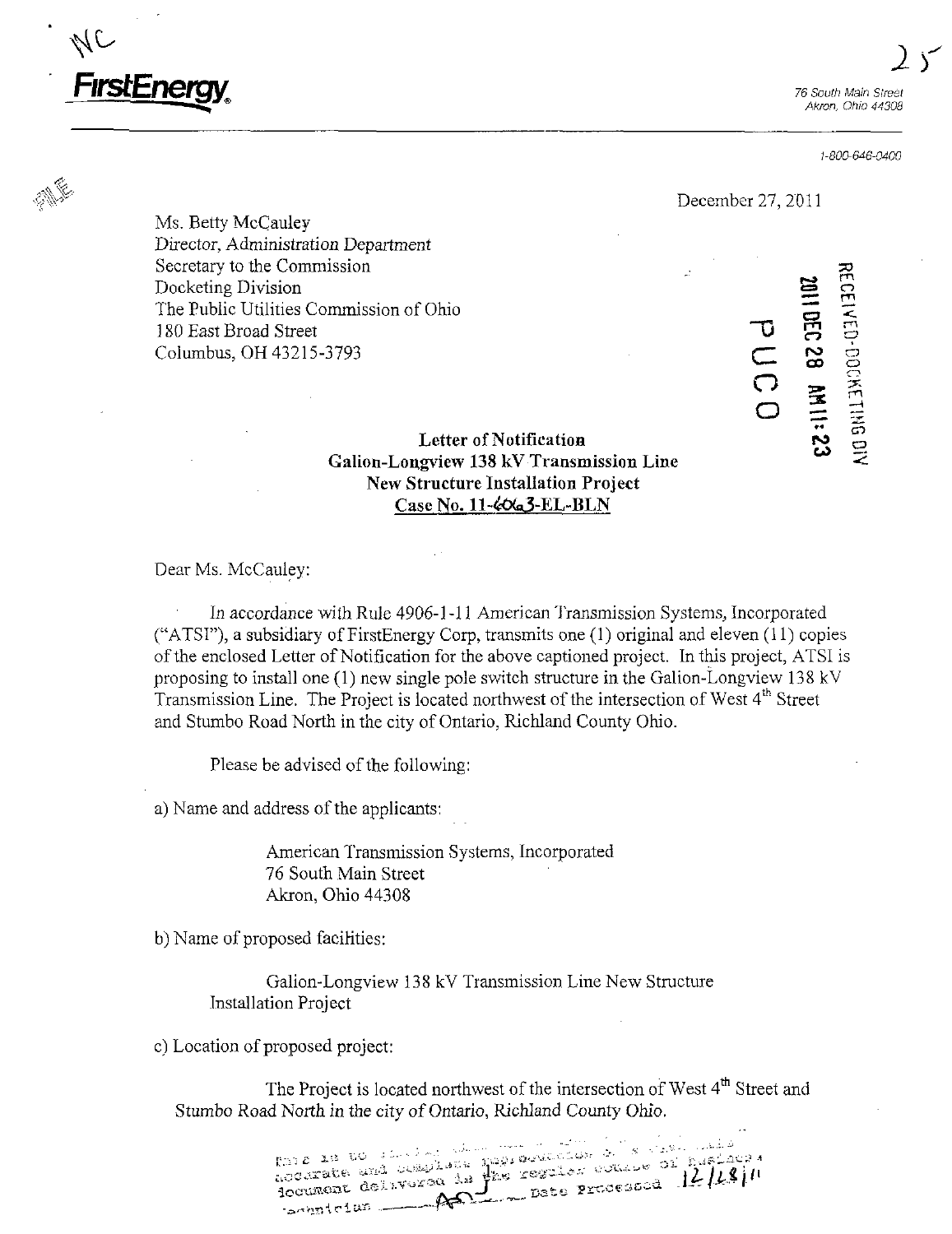Ms. Betty McCauley/ Docketing December 27, 2011

d) Description of proposed facilities:

The Project involves installing one  $(1)$  new structure in the existing Galion-Longview 138 kV Transmission Line.

e) Applicant's representative:

Scott M. Humphrys Transmission Specialist Energy Delivery Transmission and Substation Design FirstEnergy Service Company 76 South Main Street Akron, OH 44308-1890

After docketing this filing, please return one time-stamped copy of the Letter of Notification for our records to us in the enclosed envelope. We have provided a copy of the Letter of Notification by certified mail, with return receipt requested, to each official of the political subdivisions immediately affected by the proposed project as listed in the attached Exhibit 1. Copies of the transmittal letters addressed to the local government representatives of the city of Ontario and Richland County are enclosed for your file.

Should the Ohio Power Siting Board desire further information or discussion of this submittal, please contact me at (330) 384-2526.

Sincerely,

Scott M. Humphrys Transmission Specialist Energy Delivery Transmission and Substation Design FirstEnergy Service Company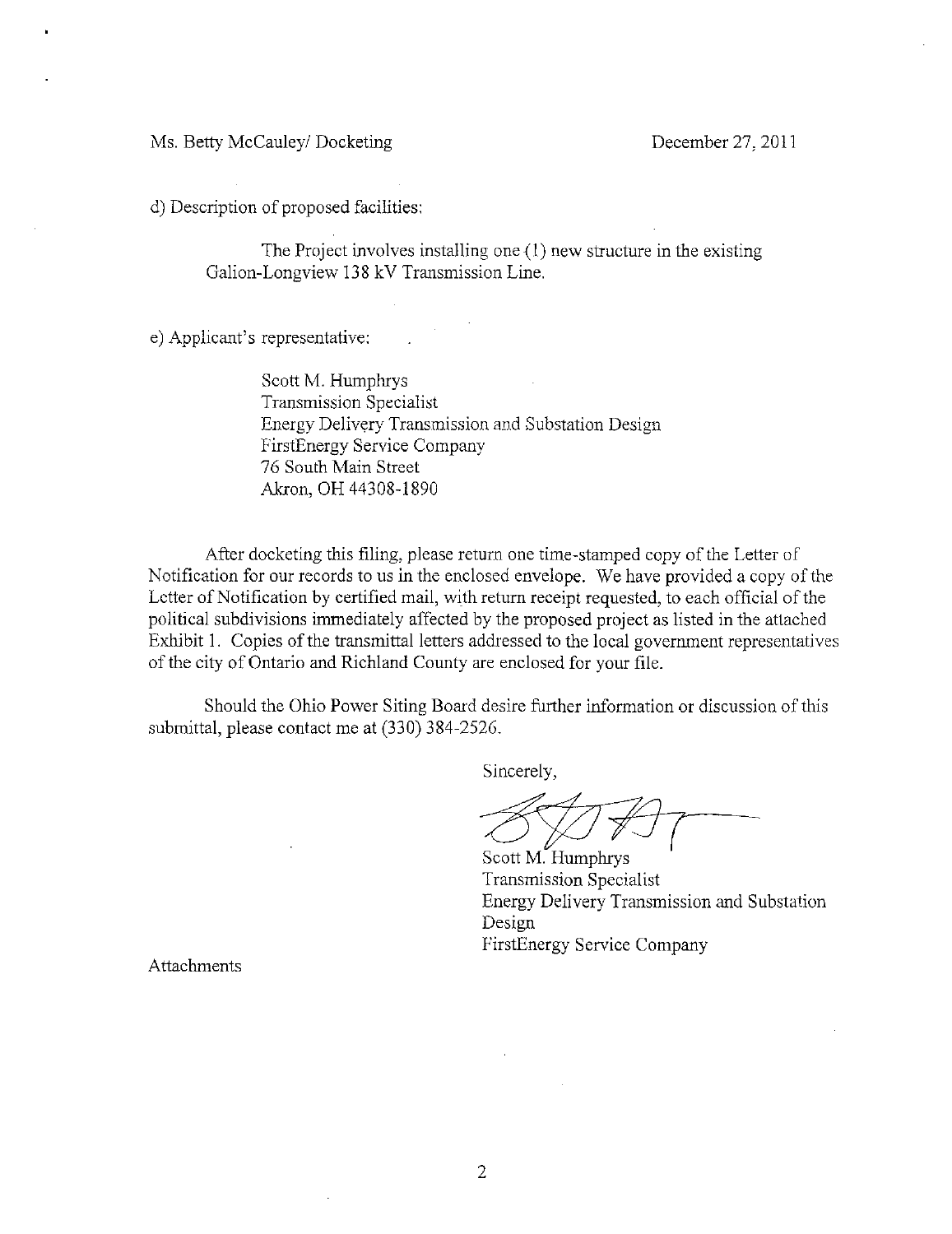# EXHIBIT 1 OFFICIALS SERVED COPY OF LON Galion-Longview 138 kV Transmission Line New Structure Installation Project Case No. 11- -EL-BLN

#### City of Ontario

The Honorable Larry C. Collins Mayor, City of Ontario 555 Stumbo Road Ontario, OH 44862

Mr. Dan Zeiter President, City of Ontario City Council 555 Stumbo Road Ontario, OH 44862

#### Richland County

The Honorable Ed Olson Richland County Commissioner 50 Park Avenue East Mansfield. OH 44902

The Honorable Gary Utt Richland County Commissioner 50 Park Avenue East Mansfield, OH 44902

The Honorable Tim Wert Richland County Commissioner 50 Park Avenue East Mansfield, OH 44902

Mr, Jerrod Swinehart Director of Engineering, City of Ontario 555 Stumbo Road Ontario, OH 44862

Mr. Roger Heston, Director City of Ontario Department of Safety-Service 555 Stumbo Road Ontario, OH 44862

Mr.TomBeck,P.E.,P.S. Richland County Engineer 77 North Mulberry Street Mansfield, OH 44902

Ms. Stacy Crall Clerk, Richland County Commissioners 50 Park Avenue East Mansfield, OH 44902

American Transmission Systems Incorporated Gaiion-Longview 138 kV Transmission Line New Structure Installation Project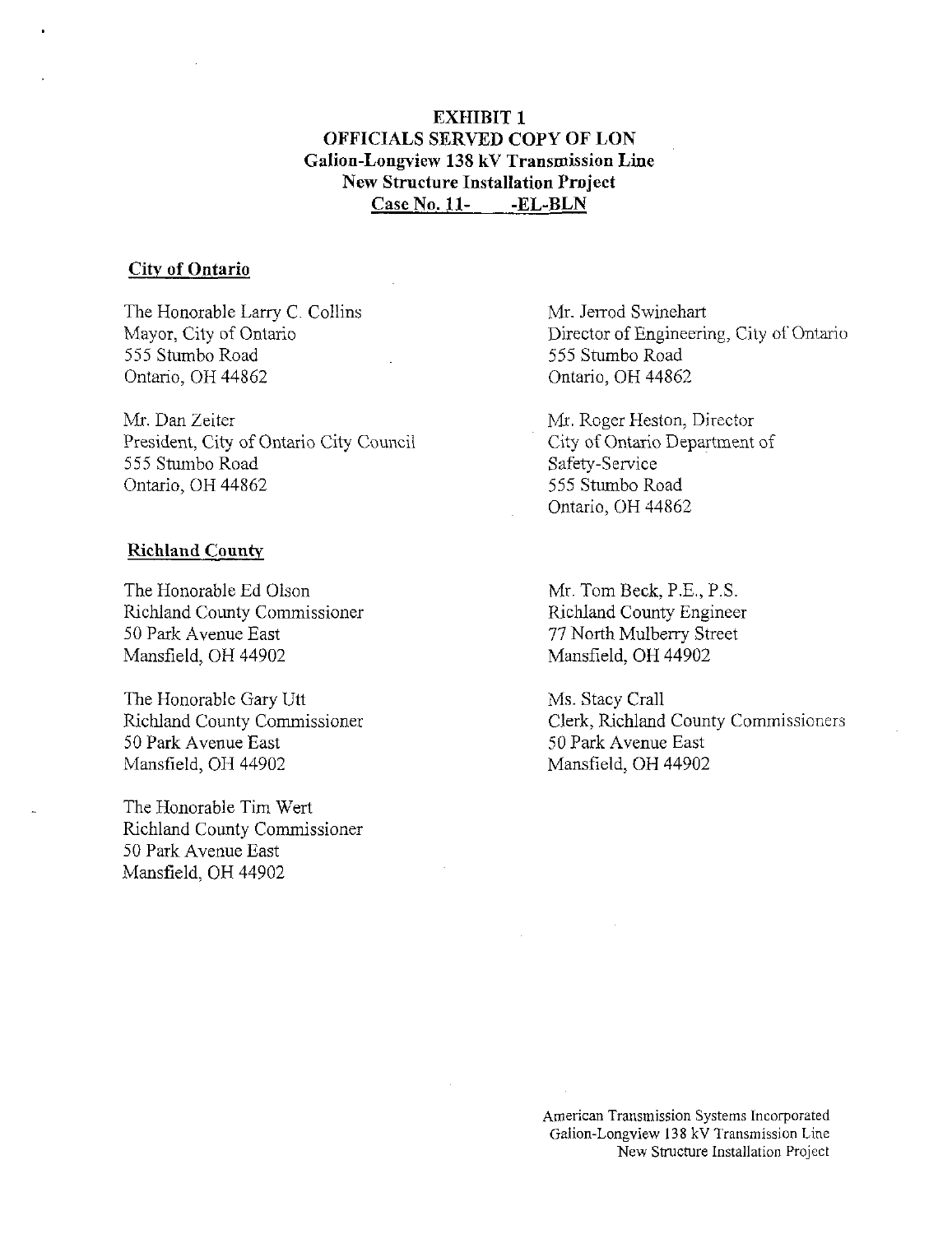

1-300-646-0400

December 27, 2011

The Honorable Larry C. Collins Mayor, City of Ontario 555 Stumbo Road Ontario, OH 44862

> Letter of Notification Galion-Longview 138 kV Transmission Line New Structure Installation Project Case No. 11- -EL-BLN

Dear Mayor Collins,

In the above captioned project, American Transmission Systems, Inc. ("ATSI"), a subsidiary of FirstEnergy Corp., is proposing to install one (1) new single pole switch structure in the Galion-Longview 138 kV Transmission Line. The Project is located northwest of the intersection of West 4<sup>th</sup> Street and Stumbo Road North in the city of Ontario, Richland County Ohio.

In accordance with the provisions of Ohio Administrative Code ("OAC") Rule 4906-1-01, this project falls within the Ohio Power Siting Board's requirements for a Letter of Notification ("LON"). Therefore, in compliance with OAC 4906-11-01 of the OPSB's Rules and Regulations, we have prepared and filed the attached LON with the OPSB for their review and approval. The LON contains a description of the project, and is provided for your information.

I will be happy to answer your questions concerning this matter. You can contact me at (330) 384-2526.

Sincerely,

Scott Humphrys Transmission Specialist Energy Delivery Transmission and Substation Design FirstEnergy Service Company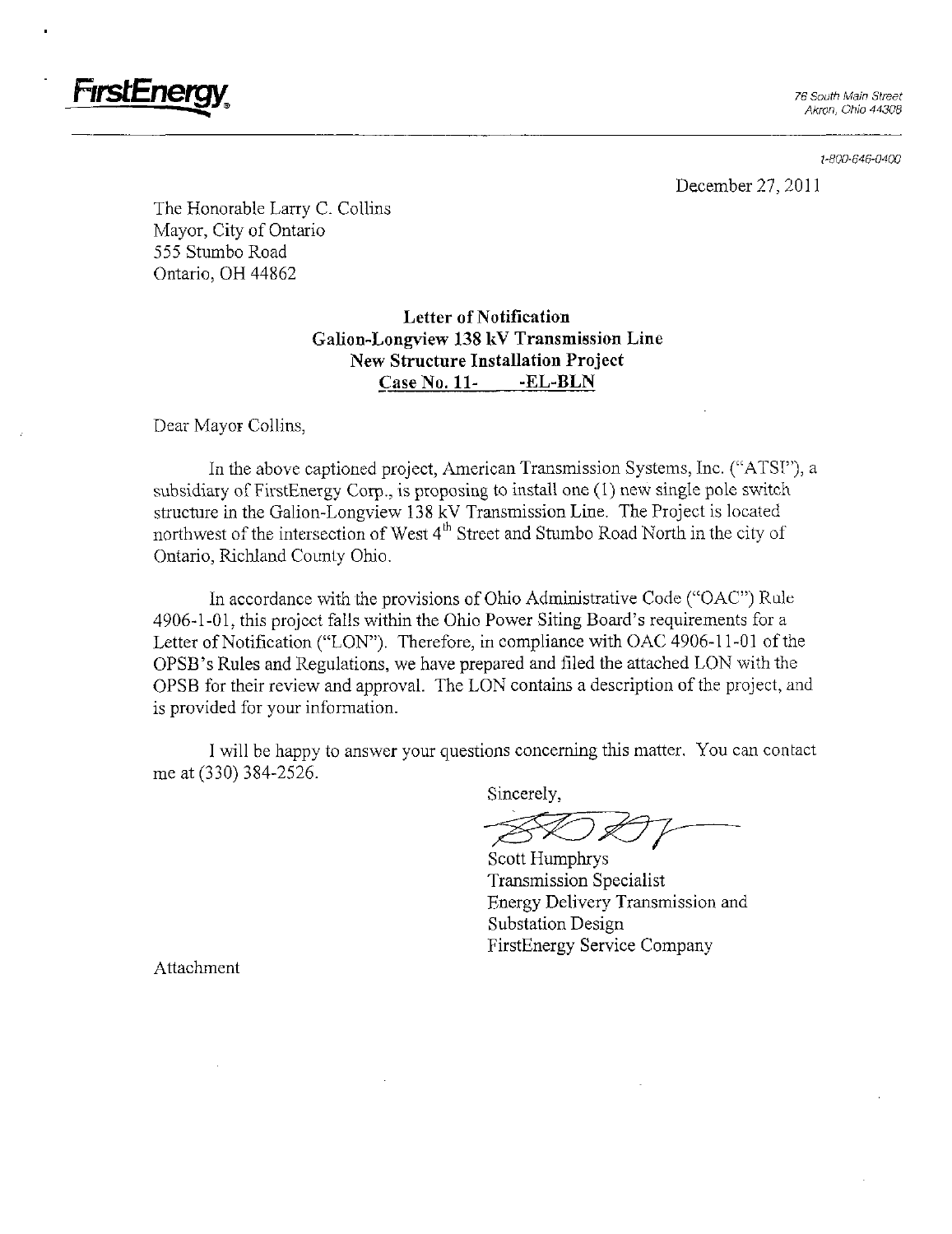

1-800-646-0400

December 27, 2011

Mr. Dan Zeiter President, City of Ontario City Council 555 Stumbo Road Ontario, OH 44862

# Letter of Notification Galion-Longvjew 138 kV Transmission Line New Structure Installation Project Case No. 11- -EL-BLN

Dear Mr. Zeiter,

In the above captioned project, American Transmission Systems, Inc. ("ATSI"), a subsidiary of FirstEnergy Corp., is proposing to install one (1) new single pole switch structure in the Galion-Longview 138 kV Transmission Line. The Project is located northwest of the intersection of West  $4^{\text{th}}$  Street and Stumbo Road North in the city of Ontario, Richland County Ohio.

In accordance with the provisions of Ohio Administrative Code (''OAC") Rule 4906-1-01, this project falls within the Ohio Power Siting Board's requirements for a Letter of Notification ("LON"). Therefore, in compliance with OAC 4906-11-01 of the OPSB's Rules and Regulations, we have prepared and filed the attached LON with the OPSB for their review and approval. The LON contains a description of the project, and is provided for your information.

I will be happy to answer your questions conceming this matter. You can contact me at (330) 384-2526.

Sincerely,

Scott Humphrys Transmission Specialist Energy Delivery Transmission and Substation Design FirstEnergy Service Company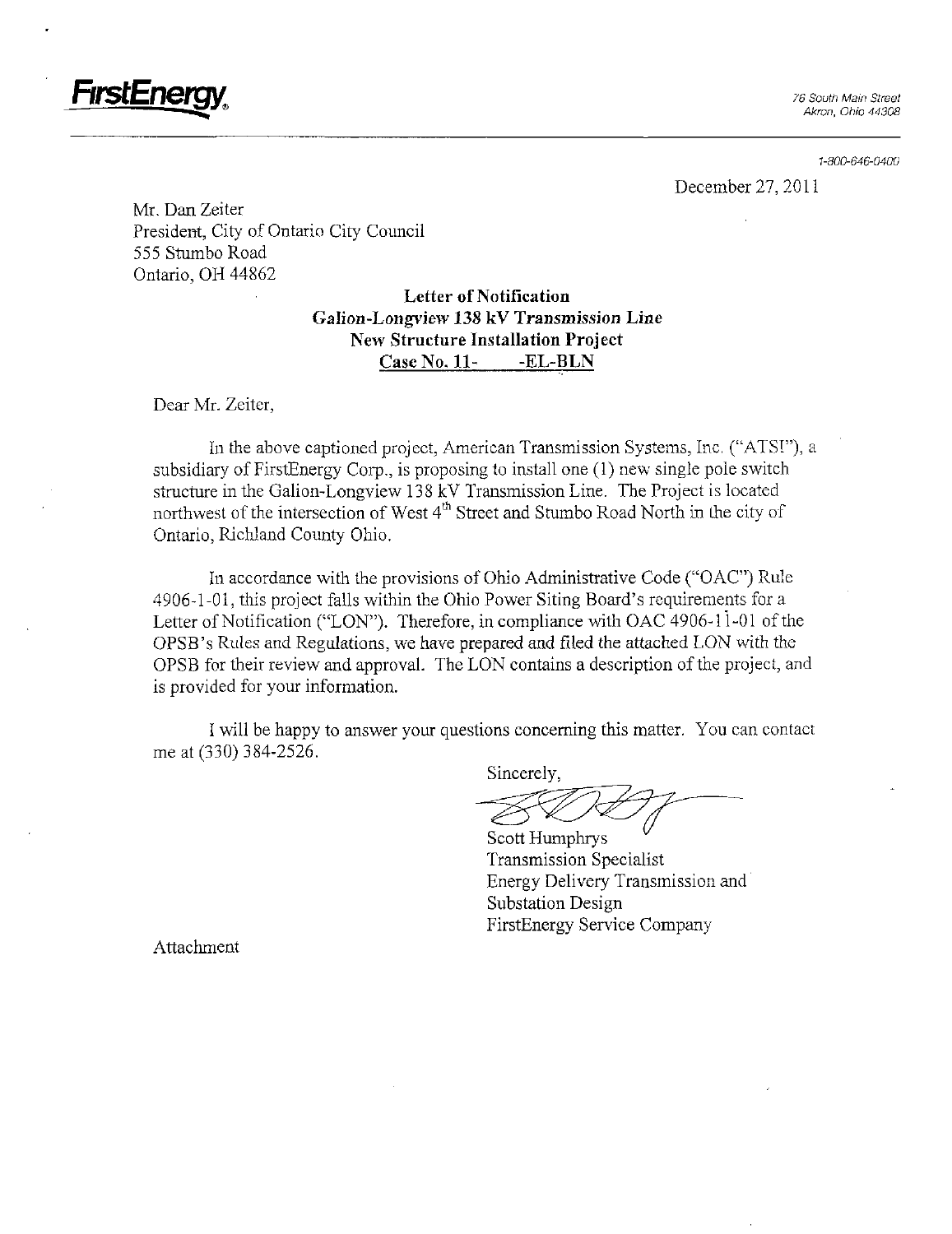

1-800-646-0400

December 27, 2011

Mr. Jerrod Swinehart Director of Engineering, City of Ontario 555 Stumbo Road Ontario, OH 44862

> Letter of Notification Galion-Longview 138 kV Transmission Line New Structure Installation Project Case No. 11- -EL-BLN

Dear Mr. Swinehart.

In the above captioned project, American Transmission Systems, Inc. ("ATSI"), a subsidiary of FirstEnergy Corp., is proposing to install one (1) new single pole switch structure in the Galion-Longview 138 kV Transmission Line. The Project is located northwest of the intersection of West 4<sup>th</sup> Street and Stumbo Road North in the city of Ontario, Richland County Ohio.

In accordance with the provisions of Ohio Administrative Code ("OAC") Rule 4906-1-01, this project falls within the Ohio Power Siting Board's requirements for a Letter of Notification ("LON"). Therefore, in compliance with OAC 4906-11-01 of the OPSB's Rules and Regulations, we have prepared and filed the attached LON with the OPSB for their review and approval. The LON contains a description of the project, and is provided for your information.

I will be happy to answer your questions conceming this matter. You can contact me at (330) 384-2526.

Sincerely,

Scott Humphrys Transmission Specialist Energy Delivery Transmission and Substation Design FirstEnergy Service Company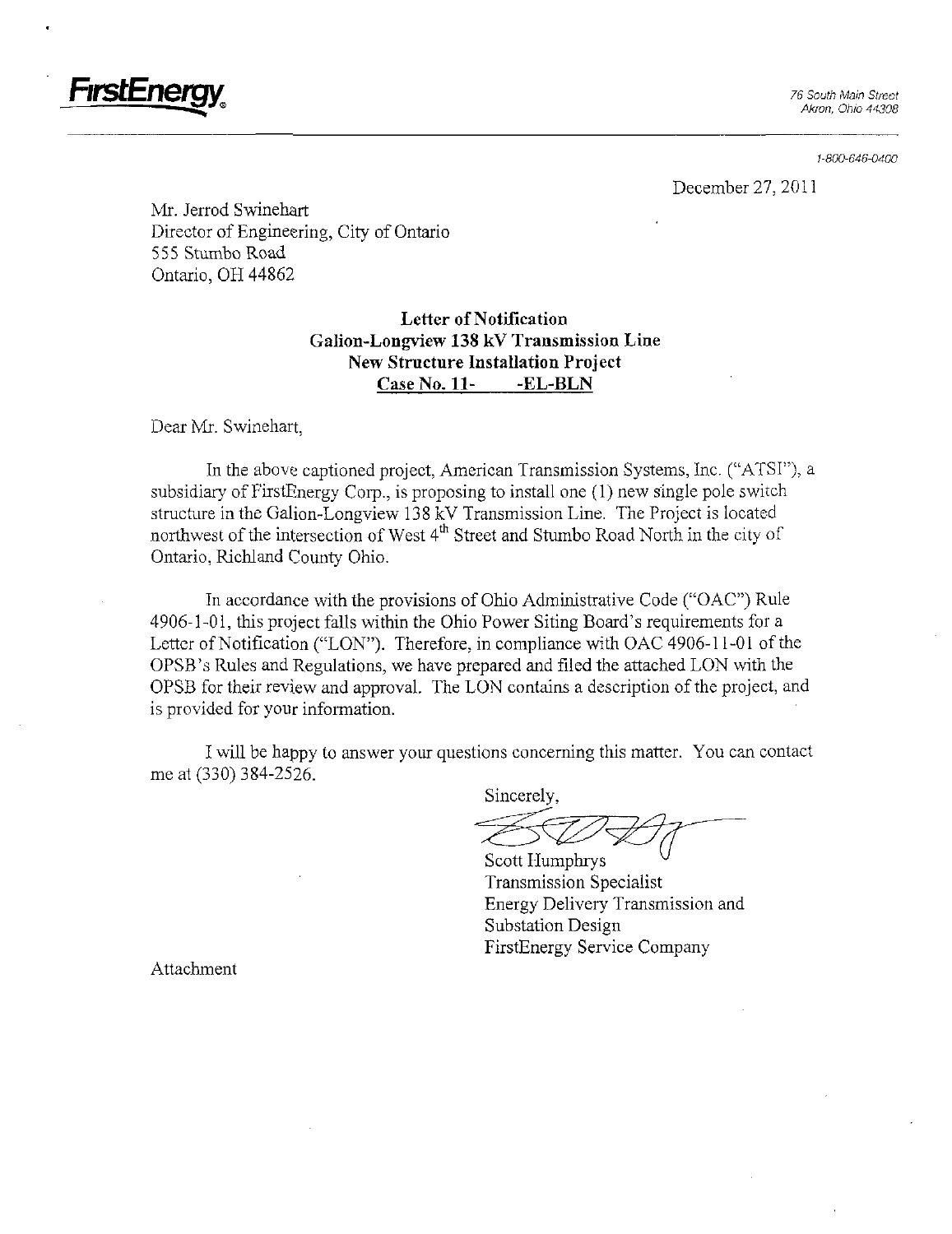

1-800-646-0400

December 27, 2011

Mr. Roger Heston, Director City of Ontario Department of Safety-Service 555 Stumbo Road Ontario<sub>x</sub>OH 44862

# Letter of Notification Galion-Longview 138 kV Transmission Line New Structure Installation Project Case No. 11- -EL-BLN

Dear Mr. Heston,

In the above captioned project, American Transmission Systems, Inc. ("ATSI"), a subsidiary of FirstEnergy Corp., is proposing to install one (1) new single pole switch structure in the Galion-Longview 138 kV Transmission Line. The Project is located northwest of the intersection of West 4<sup>th</sup> Street and Stumbo Road North in the city of Ontario, Richland County Ohio.

In accordance with the provisions of Ohio Administrative Code ("OAC") Rule 4906-1-01, this project falls within the Ohio Power Siting Board's requirements for a Letter of Notification ("LON"). Therefore, in compliance with OAC 4906-11-01 of the OPSB's Rules and Regulations, we have prepared and filed the attached LON with the OPSB for their review and approval. The LON contains a description of the project, and is provided for your information.

I will be happy to answer your questions conceming this matter. You can contact me at (330) 384-2526.

Sincerely,

Scott Humphrys Transmission Specialist Energy Delivery Transmission and Substation Design FirstEnergy Service Company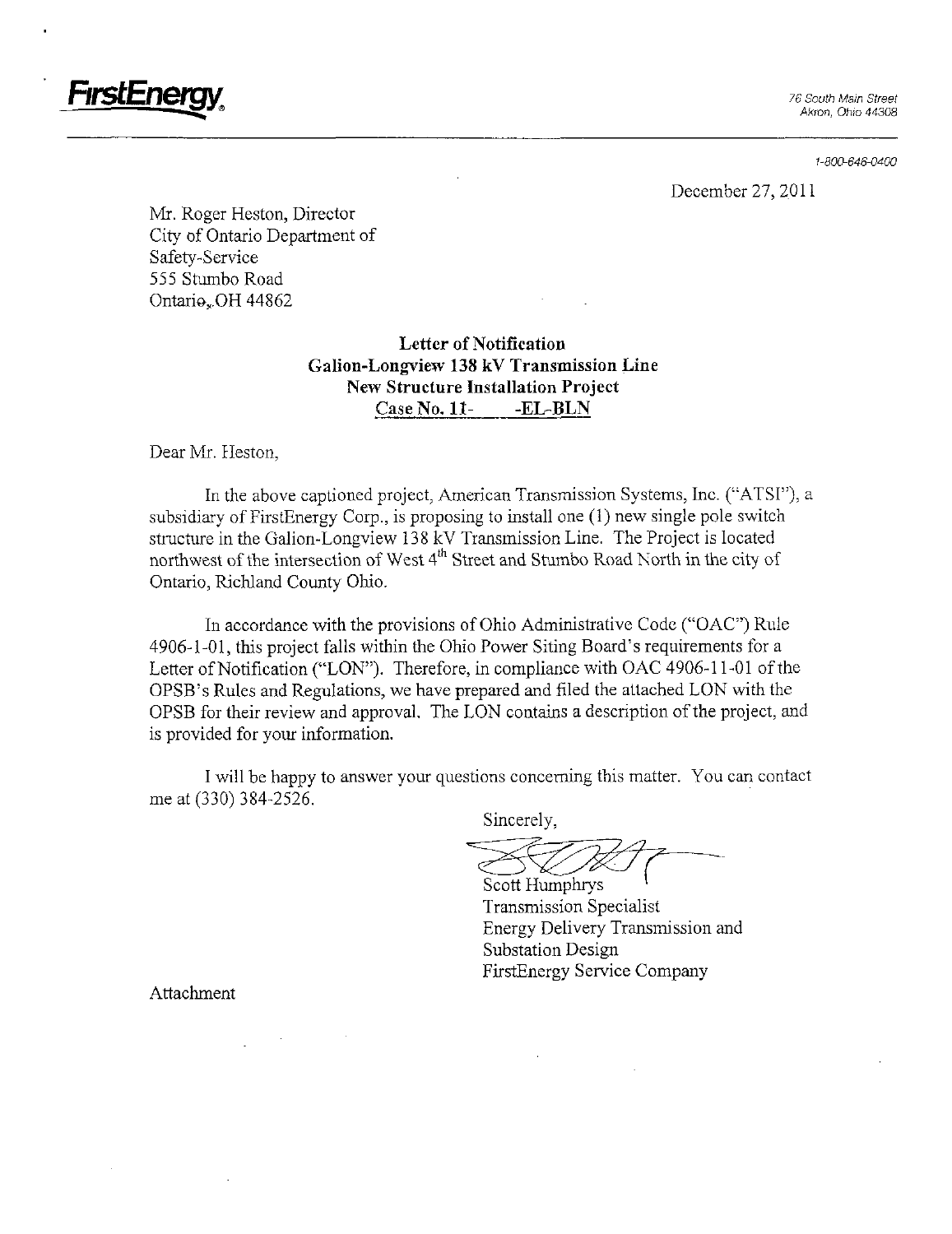

1-800-646-0400

December 27, 2011

The Honorable Ed Olson Richland. County Commissioner 50 Park Avenue East Mansfield, OH 44902

> Letter of Notification Galion-Longview 138 kV Transmission Line New Structure Installation Project Case No. 11- -EL-BLN

Dear Mr. Olson,

In the above captioned project, American Transmission Systems, Inc. ("ATSI"), a subsidiary of FirstEnergy Corp., is proposing to install one (1) new single pole switch structure in the Galion-Longview 138 kV Transmission Line. The Project is located northwest of the intersection of West 4" Street and Stumbo Road North in the city of Ontario, Richland County Ohio.

In accordance with the provisions of Ohio Administrative Code ("OAC") Rule 4906-1-01, this project falls within the Ohio Power Siting Board's requirements for a Letter of Notification ("LON"). Therefore, in compliance with OAC 4906-11-01 of the OPSB's Rules and Regulations, we have prepared and filed the attached LON with the OPSB for their review and approval. The LON contains a description of the project, and is provided for your information.

I will be happy to answer your questions conceming this matter. You can contact me at (330) 384-2526.

Sincerely,

Scott Humphrys Transmission Specialist Energy Delivery Transmission and Substation Design FirstEnergy Service Company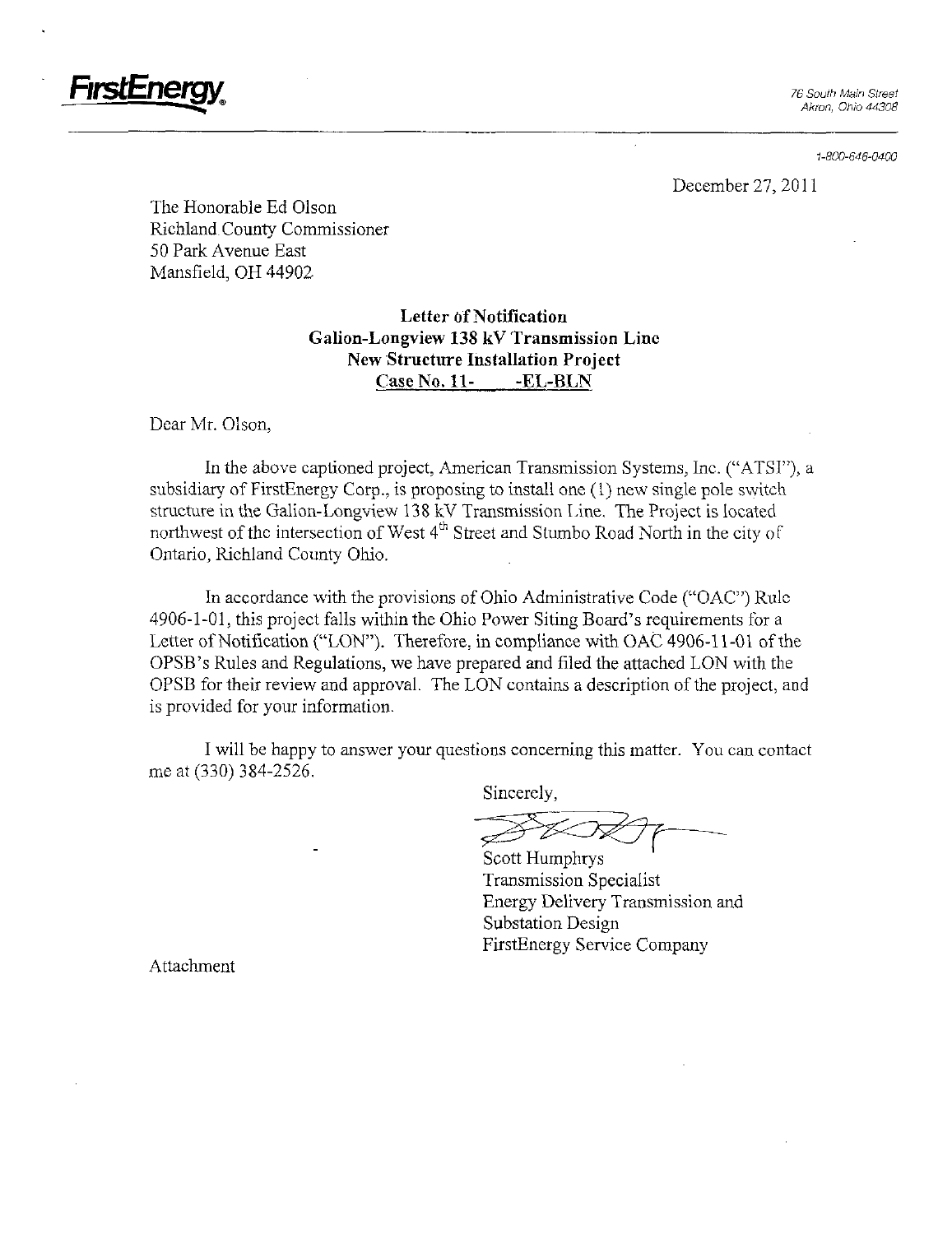76 South Main Street Akron, Ohio 44308

1-800-646-040D

December 27, 2011

The Honorable Gary Utt Richland County Commissioner 50 Park Avenue East Mansfield, OH 44902

> Letter of Notification Galion-Longview 138 kV Transmission Line New Structure Installation Project Case No. 11- -EL-BLN

Dear Mr. Utt,

rmstEne

In the above captioned project, American Transmission Systems, Inc. ("ATSI"), a subsidiary of FirstEnergy Corp., is proposing to install one (1) new single pole switch structure in the Galion-Longview 138 kV Transmission Line. The Project is located northwest of the intersection of West 4<sup>th</sup> Street and Stumbo Road North in the city of Ontario, Richland County Ohio.

In accordance with the provisions of Ohio Administrative Code ("OAC") Rule 4906-1-01, this project falls within the Ohio Power Siting Board's requirements for a Letter of Notification ("LON"). Therefore, in compliance with OAC 4906-11-01 of the OPSB's Rules and Regulations, we have prepared and filed the attached LON with the OPSB for their review and approval. The LON contains a description of the project, and is provided for your information.

I will be happy to answer your questions conceming this matter. You can contact me at (330) 384-2526.

Sincerely,

Scott Humphrys Transmission Specialist Energy Delivery Transmission and Substation Design FirstEnergy Service Company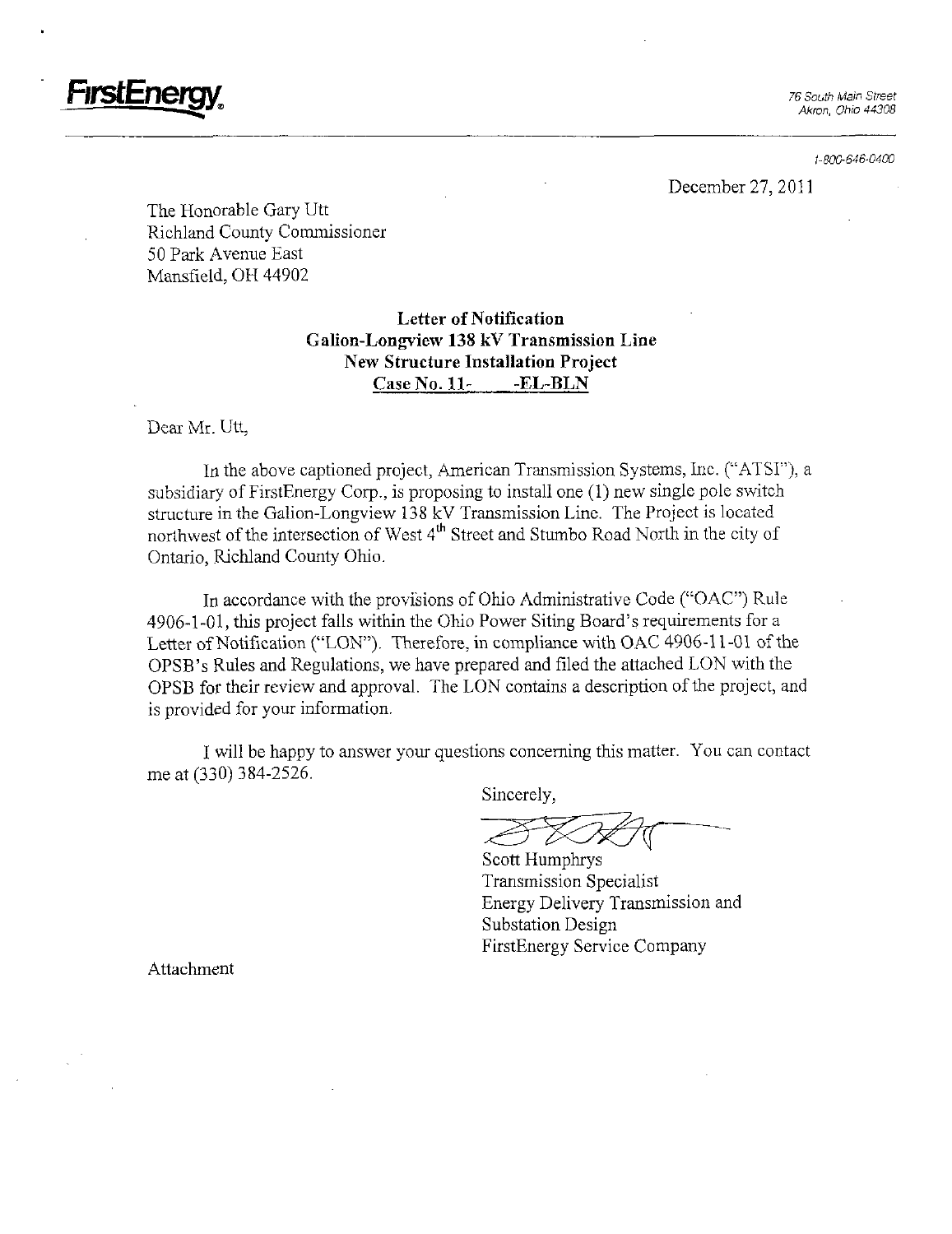

i-800-646-0400

December 27, 2011

The Honorable Tim Wert Richland County Commissioner 50 Park Avenue East Mansfield, OH 44902

> Letter of Notification Galion-Longview 138 kV Transmission Line New Structure Installation Project Case No. 11- -EL-BLN

Dear Mr. Wert,

In the above captioned project, American Transmission Systems, Inc. ("ATSI"), a subsidiary of FirstEnergy Corp., is proposing to install one (1) new single pole switch structure in the Galion-Longview 138 kV Transmission Line. The Project is located northwest of the intersection of West  $4<sup>th</sup>$  Street and Stumbo Road North in the city of Ontario, Richland County Ohio.

In accordance with the provisions of Ohio Administrative Code ("OAC") Rule 4906-1-01, this project falls within the Ohio Power Siting Board's requirements for a Letter of Notification ("LON"). Therefore, in compliance with OAC 4906-11-01 of the OPSB's Rules and Regulations, we have prepared and filed the attached LON with the OPSB for their review and approval, The LON contains a description of the project, and is provided for your information.

I will be happy to answer your questions conceming this matter. You can contact me at (330) 384-2526.

Sincerely,

Scott Humphrys Transmission Specialist Energy Delivery Transmission and Substation Design FirstEnergy Service Company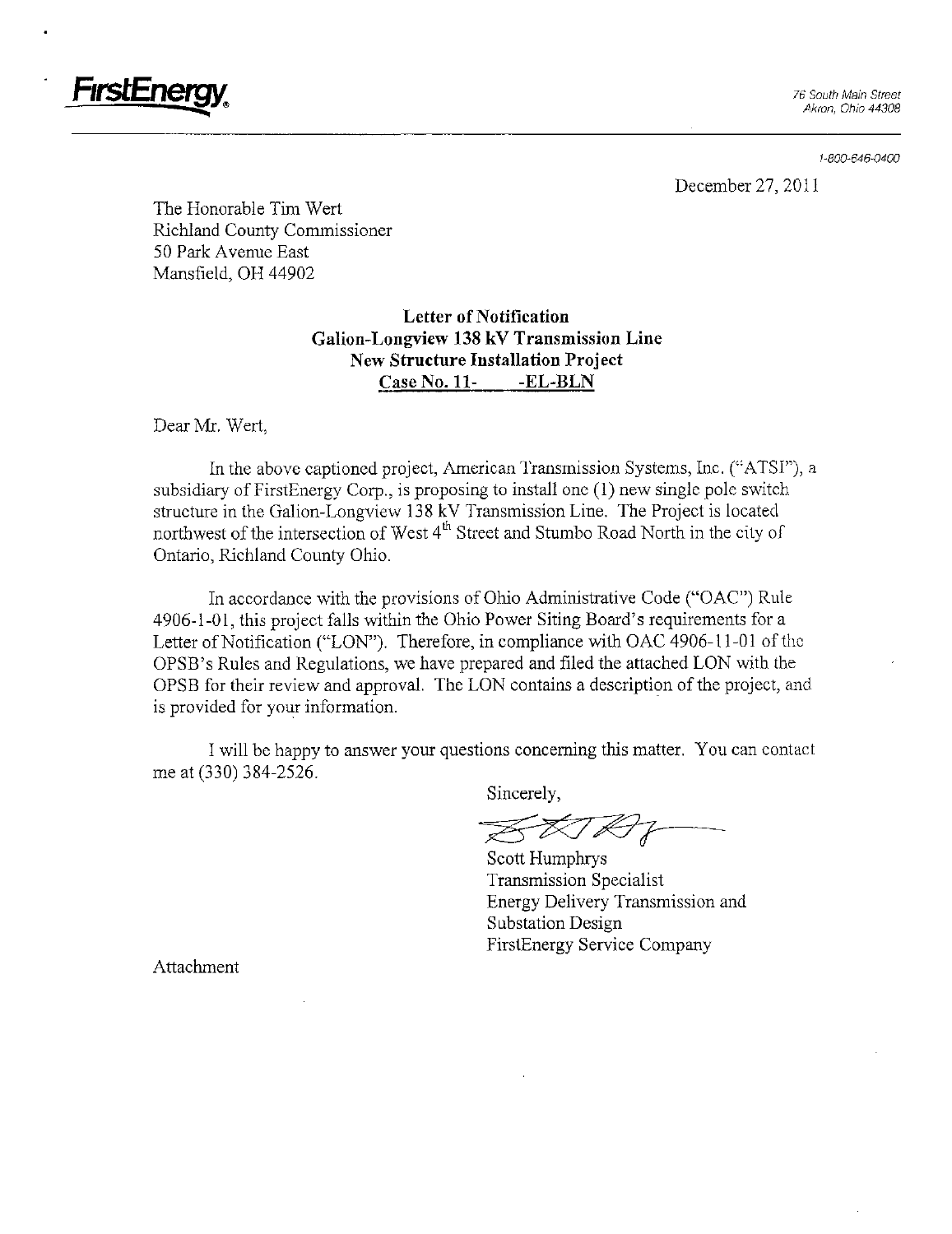

1-800-646-0400

December 27, 2011

Mr. Tom Beck, P.E., P.S. Richland County Engineer 77 North Mulberry Street Mansfield, OH 44902

> Letter of Notification Galion-Longview 138 kV Transmission Line New Structure Installation Project Case No. 11- -EL-BLN

Dear Mr. Beck,

In the above captioned project, American Transmission Systems, Inc. ("ATSI"), a subsidiary of FirstEnergy Corp., is proposing to install one (1) new single pole switch structure in the Galion-Longview 138 kV Transmission Line. The Project is located northwest of the intersection of West 4<sup>th</sup> Street and Stumbo Road North in the city of Ontario, Richland County Ohio.

In accordance with the provisions of Ohio Administrative Code ("OAC") Rule 4906-1-01, this project falls within the Ohio Power Siting Board's requirements for a Letter of Notification ("LON"). Therefore, in compliance with OAC 4906-11-01 of the OPSB's Rules and Regulations, we have prepared and filed the attached LON with the OPSB for their review and approval. The LON contains a description of the project, and is provided for your information.

I will be happy to answer your questions conceming this matter. You can contact me at (330) 384-2526.

Sincerely,

Scott Humphrys Transmission Specialist Energy Delivery Transmission and Substation Design FirstEnergy Service Company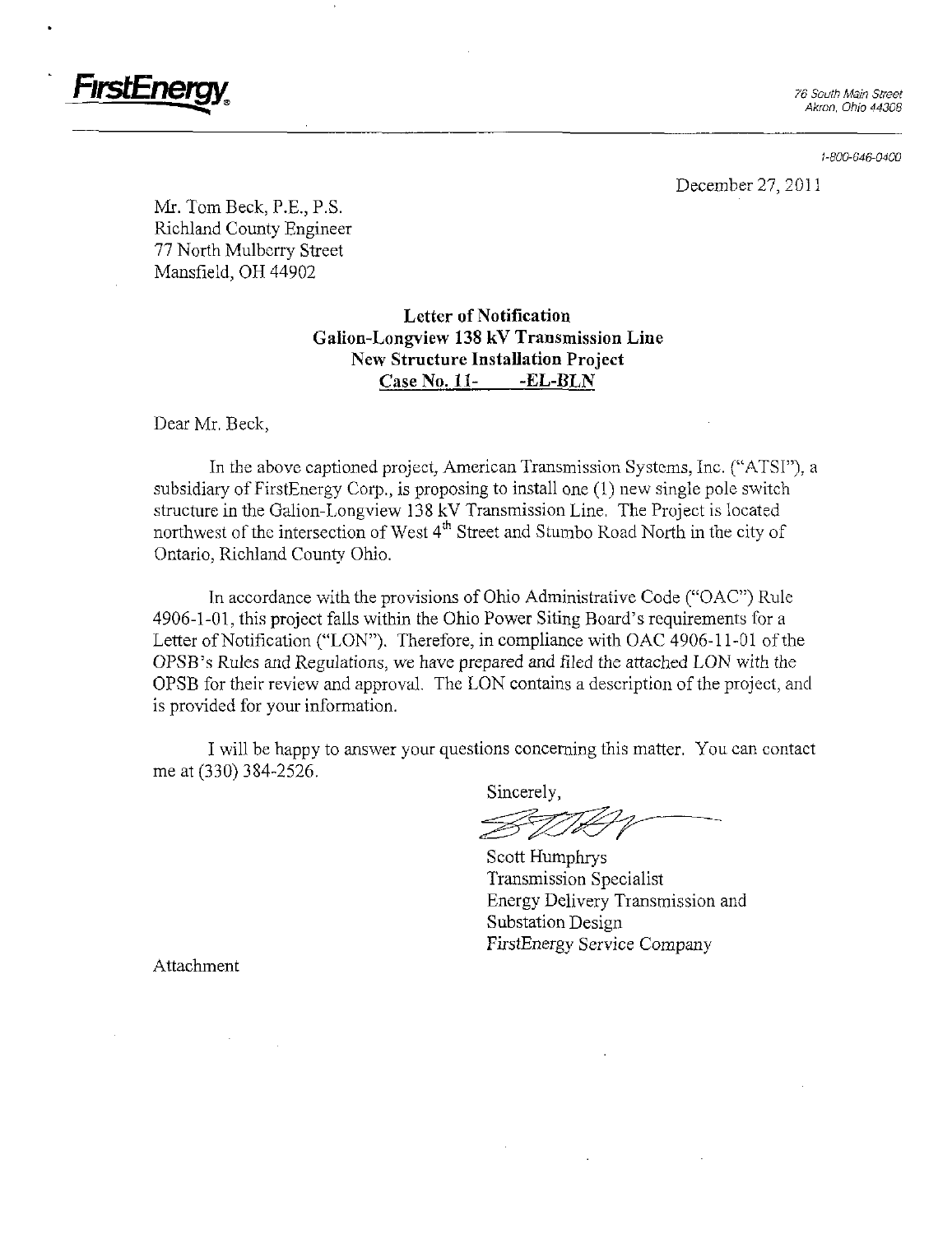

1-800-646-0400

December 27, 2011

Ms. Stacy Crall Clerk, Richland County Commissioners 50 Park Avenue East Mansfield, OH 44902

> Letter of Notification Galion-Longview 138 kV Transmission Line New Structure Installation Project Case No. 11- - EL-BLN

Dear Ms. Crall,

In the above captioned project, American Transmission Systems, Inc. ("ATSI"), a subsidiary of FirstEnergy Corp., is proposing to install one (1) new single pole switch structure in the Galion-Longview 138 kV Transmission Line. The Project is located northwest of the intersection of West 4<sup>th</sup> Street and Stumbo Road North in the city of Ontario, Richland County Ohio.

In accordance with the provisions of Ohio Administrative Code ("OAC") Rule 4906-1-01, this project falls within the Ohio Power Siting Board's requirements for a Letter of Notification ("LON"). Therefore, in compliance with OAC 4906-11-01 of the OPSB's Rules and Regulations, we have prepared and filed the attached LON with the OPSB for their review and approval. The LON contains a description of the project, and is provided for your information.

I will be happy to answer your questions conceming this matter. You can contact me at (330) 384-2526.

Sincerely,

Scott Humphrys Transmission Specialist Energy Delivery Transmission and Substation Design FirstEnergy Service Company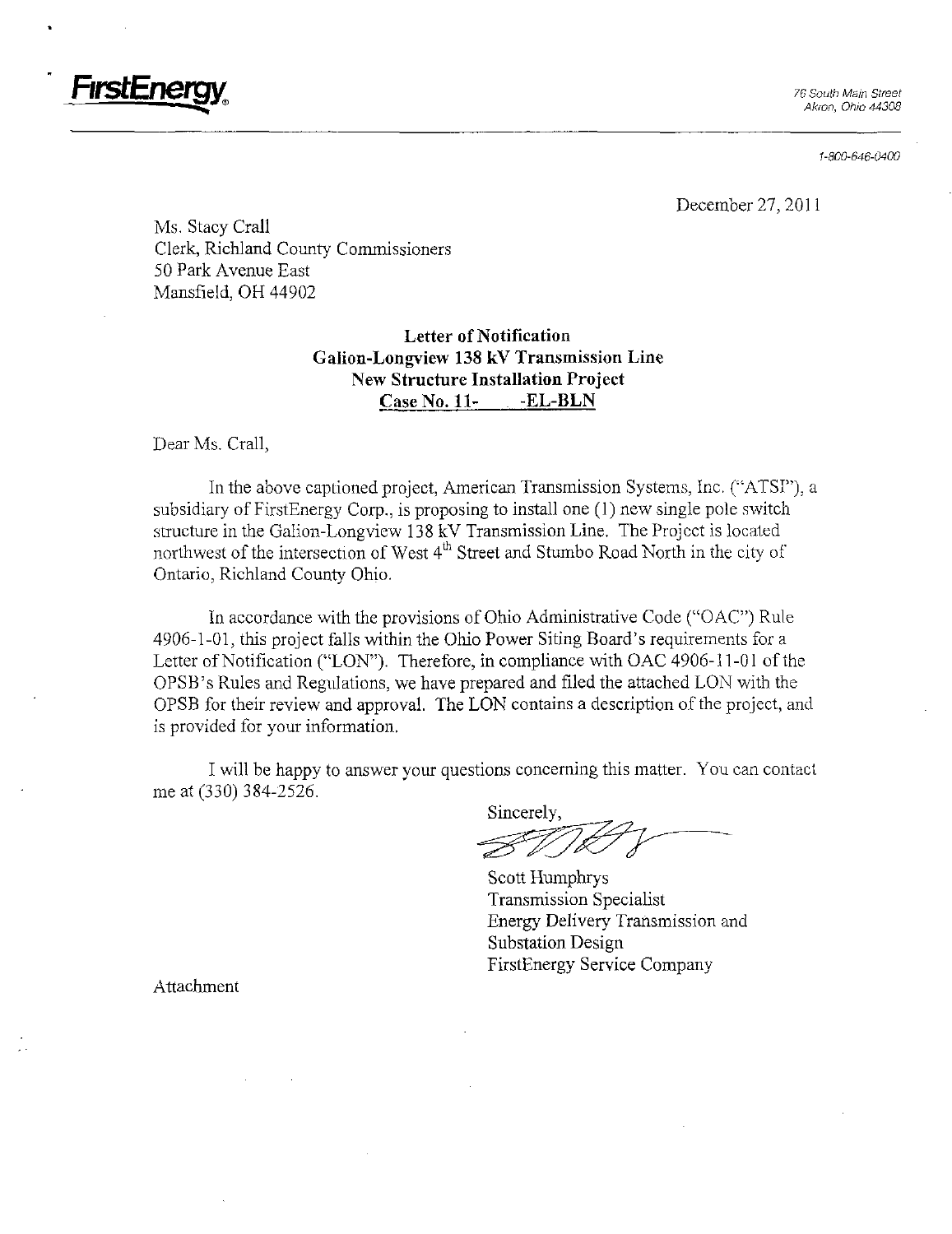RECEIVED-DOCKETING DIV 2011 DEC 28 AK11:23

UCO

# AMERICAN TRANSMISSION SYSTEMS, INCORPORATED A SUBSIDIARY OF FIRSTENERGY CORP.

# **LETTER OF NOTIFICATION**

# **GALION-LONGVIEW 138 kV TRANSMISSION LINE** NEW STRUCTURE INSTALLATION **PROJECT**

OPSB CASE NO.: 11- 6063 -EL-BLN

December 27, 2011

**American Transmission Systems, Incorporated** 76 South Main Street Akron, Ohio 44308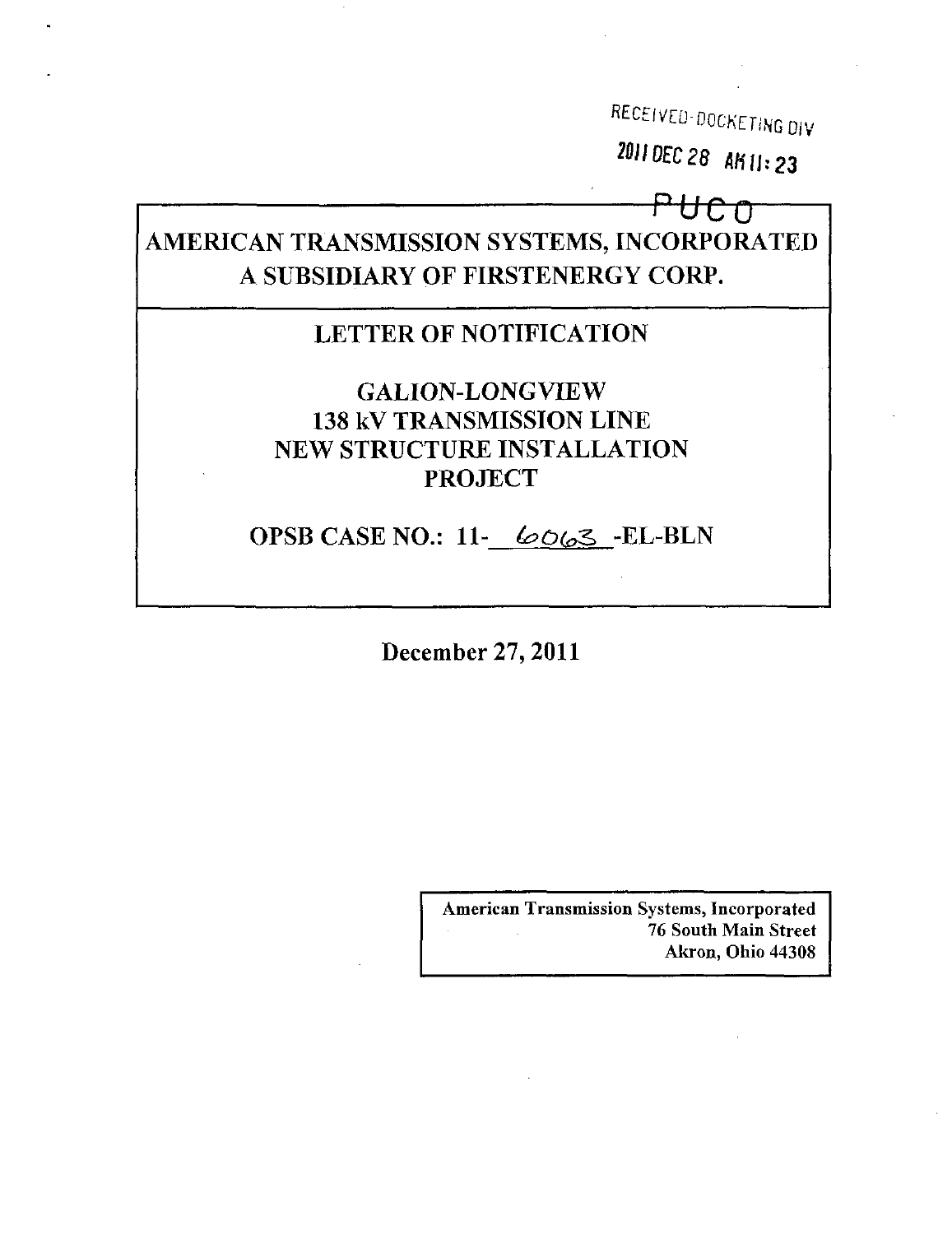# LETTER OF NOTIFICATION GALION-LONGVIEW 138 kV TRANSMISSION LINE NEW STRUCTURE INSTALLATION PROJECT

The following information is being provided in accordance with the procedures delineated in Ohio Administrative Code Section 4906-11-01: Letter of Notification Requirements of the Rules and Regulations of the Ohio Power Siting Board.

# 4906-11-01 (E): General Information

# $4906-11-01$  (B) (1): (a) Name and Reference Number

| Name of Project: | Galion-Longview 138 kV Transmission Line New Structure<br>Installation Project ("Project") |
|------------------|--------------------------------------------------------------------------------------------|
|                  | 2011 LTFR Reference: This Project is not identified in FirstEnergy Corp.'s 2011            |
|                  | Electric Long-Term Forecast Report ("LTFR") submitted to                                   |
|                  | the Public Utility Commission of Ohio in Case Number 11-                                   |
|                  | 1435-EL-FOR.                                                                               |

# $4906-11-01$  (B) (1): (b) Brief Description of Project

In the Galion-Longview 138 kV Transmission Line New Structure Installation Project, American Transmission Systems, Incorporated ("ATSI") a subsidiary of FirstEnergy Corp., is proposing to install one (1) single pole switch structure in the existing Galion-Longview 138 kV Transmission Line between structures 1964 and 1966. The Project is located northwest of the intersection of West 4<sup>th</sup> Street and Stumbo Road North in the city of Ontario, Richland County Ohio.

The general location of the Project is shown in Exhibit 1, which is a partial copy of the United States Geologic Survey, Richland County, Ohio, Quad Map, ID number 40082- G5. Exhibit 2 shows the general layout. Exhibit 3 shows the general typical details of the single pole switch structure to be installed in this Project.

 $\mathbf{1}$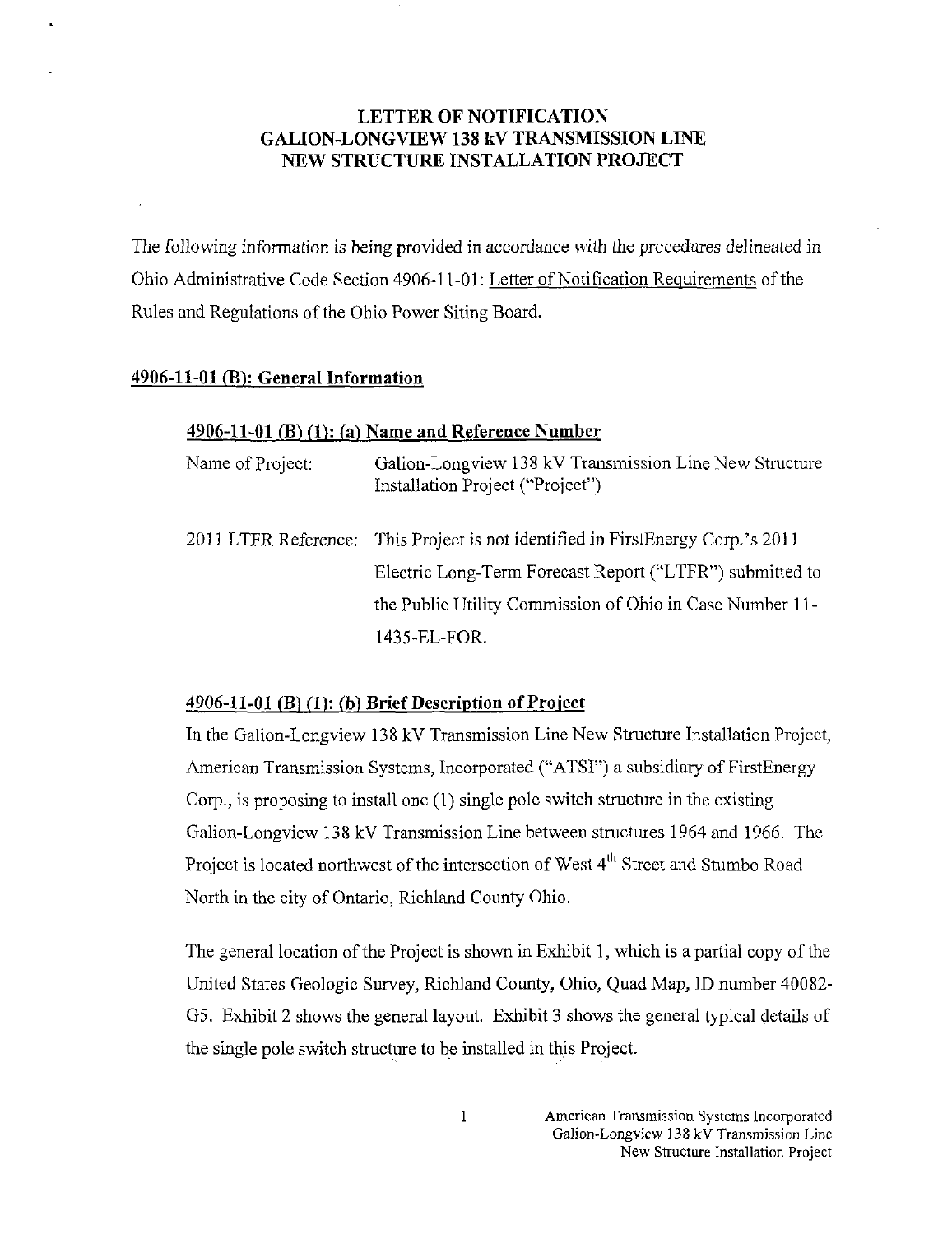# 4906-11-01 (B) (1): (c) Why the Project Meets the Requirements for a Letter of **Notification**

The Project meets the requirements for a Letter of Notification because the Project is within the types of project defined by Items  $(4)$   $(a)$  of the Application Requirement Matrix for Electric Power Transmission Lines in Appendix A of 4906-1 -01 of the Ohio Administrative Code. This item states:

- (4) Replacing electric power transmission line structure(s) with a different type of structure (s) or adding structure (s) within an existing electric power transmission line and::
	- (a) Two miles or less of new right-of-way required.

The proposed Project involves installing one (1) new structure in the existing Galion-Longview 138 kV Transmission Line and requires no new right-of-way.

#### 4906-11-01 (B) (2): Need for the Project

This Project is needed to prevent network disruption from a customer substation. The GM Stamping Plant Substation, located adjacent to the Project area, has historically been fed by a 138 kV loop. The addition of the transmission switch and switch structure in this project, accompanied by the removal of the disconnectable taps and addition of jumpers from conductor to conductor, allows ATSI to bypass the GM Stamping Plant Substation, and feed it as a 138 kV tap. Bypassing the GM facilities will prevent breaker failure that could disrupt the current transmission network.

#### 4906-11-01 (B) (3): Location Relative to Existing or Proposed Lines

The location of the Project relative to existing or proposed transmission lines is shown in the FirstEnergy System Facilities map, included as the last page of Chapter 3 of the confidential portion ofthe FirstEnergy Corp. 2011 Long-Term Forecast Report submitted to the PUCO in case no.  $11-1435-EL-FOR$  under rules  $4901:5-5:04$  (C) of the Ohio Administrative Code. This map shows ATSI's 345 kV and 138 kV transmission lines and transmission substations, including the location of the Galion-Longview 138 kV Transmission Line. The project area is located approximately 6  $\frac{1}{2}$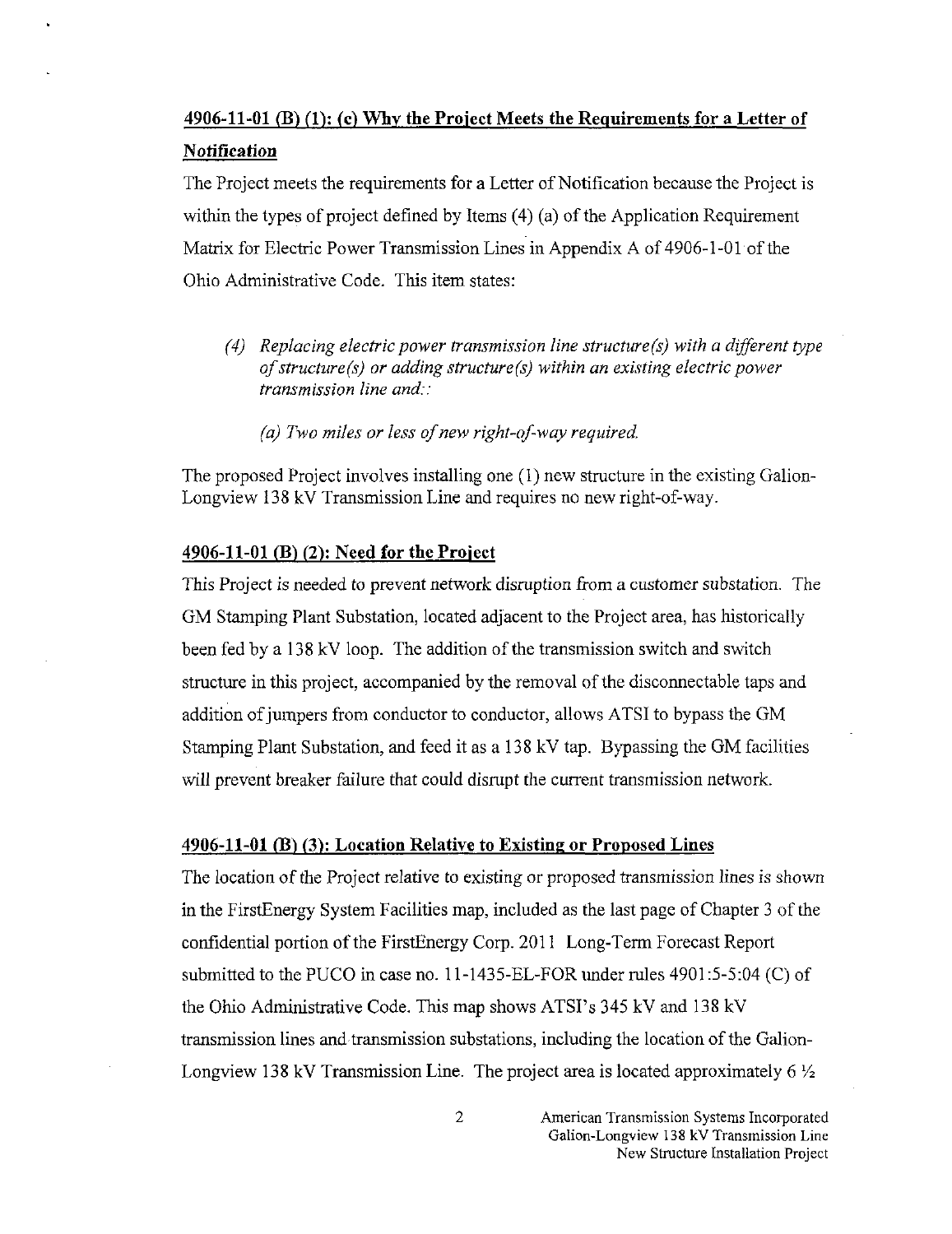inches  $(11 \text{ by } 17 \text{ inch printed version})$  from the left edge of the map box and 5 inches  $(11 \text{ by } 17 \text{ inch printed version})$  from the bottom of the map box. The general location of the Project is shown on Exhibit No. 1.

# 4906-11-01 (B) (4)'. Alternatives Considered

There were no other alternatives considered.

### 4906-11-01 (B) (5): Construction Schedule

Construction on the Project is expected to begin on approximately April 1, 2012 and is expected to be completed and placed in-service by May 31, 2012.

#### 4906-11-01 (B) (6): Area Map

Exhibit No. 1 is a map depicting the general location of the project site. To locate and view the project site from the Columbus, Ohio area, travel north on Interstate 71 North for approximately 55 miles. Take exit 165 for OH-97 toward Lexington/Bellville. Turn left onto OH-97 W and go 2.7 miles. Tum left onto East Main Stteet and go 0.7 miles. Tum right onto Plymouth Street and go 0.6 miles. Continue onto Lexington Springmill Road South and go 6.1 miles. Turn left onto W  $4<sup>th</sup>$  St. The Project area will be on the left.

#### 4906-11-01 (B) (7): Property Owner List

The Project will be constructed within existing easements in an existing transmission corridor. No new easements or rights of way are needed.

#### $4906-11-01$  (C): Technical Features of the Project

# $4906-11-01$  (C) (1): Operating Characteristics

The new transmission line structure will be designed and constructed for 138 kV operations. The transmission line intermediate structure will have the following characteristics:

3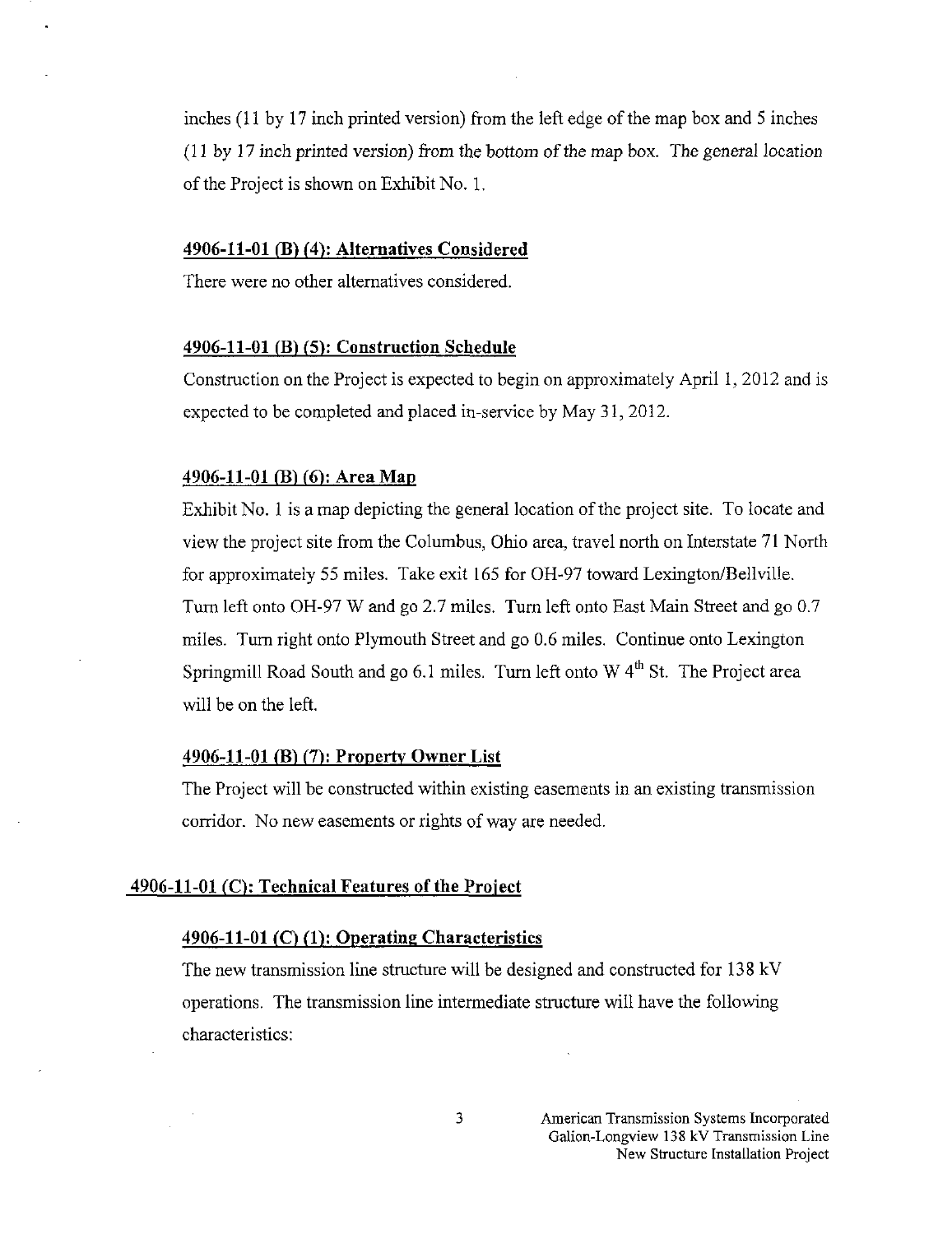| 138 kV                                       |
|----------------------------------------------|
| 477 MCM ACSR 26/7                            |
| 101.8 MCM ACSR 12/7                          |
| Polymer Horizontal                           |
| Exhibit No. 3 – Single Pole Switch Structure |
|                                              |

### 4906-11-01 (C) (2): fa) Calculated Electric and Magnetic Fields

The following table itemizes the line loading of the transmission lines at the section where the intermediate structure is being installed in this Project. The normal line loading represents FirstEnergy's peak system load for the transmission lines. The emergency line loading represent the maximum line loading under contingency operation. The winter rating amps is based on the continuous maximum conductor ratings (MCR) of the circuits for an ambient temperature of zero degrees centigrade (32 deg. F), wind speed of 1.3 miles per hour, and a circuit design operating temperature of 100 degrees centigrade (212 deg. F).

| Line Name                                   | Normal Loading | Emergency           | Winter Rating |
|---------------------------------------------|----------------|---------------------|---------------|
|                                             | Amps           | <b>Loading Amps</b> | Amps          |
| Galion-Longview 138 kV<br>Transmission Line | 557            | 674                 | 946           |

The following EMF calculations were performed using the EPRI EXPOCALC program software. This program software assumes the input transmission line configuration is located on flat terrain. Also, a balanced, three-phase circuit loading is assumed. The model is based on a 75-foot wide right-of-way on fee owned property and a minimum conductor ground clearance of 24-feet and includes the nearby parallel circuits.

| <b>EMF CALCULATIONS</b> |                                | Electric Field<br>kV/meter | <b>Magnetic Field</b><br>mGauss |
|-------------------------|--------------------------------|----------------------------|---------------------------------|
| Normal<br>Loading       | <b>Under Lowest Conductors</b> | 0.60                       | 25.33                           |
|                         | At Right-of-Way Edge           | 0.19                       | 16.86                           |
| Emergency<br>Loading    | <b>Under Lowest Conductors</b> | 0.60                       | 30.65                           |
|                         | At Right-of-Way Edge           | 0.19                       | 20.42                           |
| Winter<br>Rating        | <b>Under Lowest Conductors</b> | 0.60                       | 43.02                           |
|                         | At Right-of-Way Edge           | 0.19                       | 28.80                           |

American Transmission Systems Incorporated Galion-Longview 138 kV Transmission Line New Structure Installation Project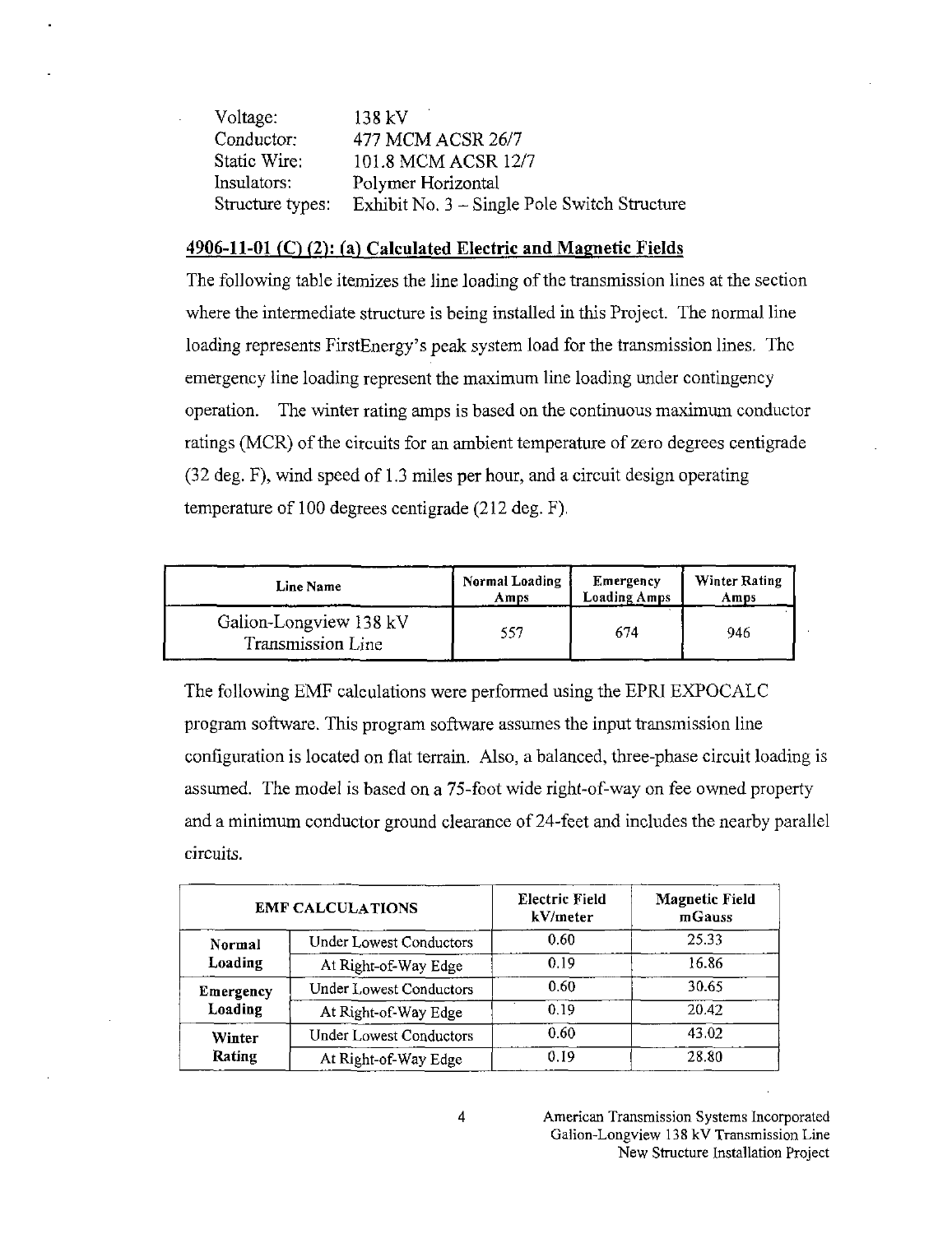#### 4906-11-QI (C) (2): (h) EMF Discussion

### Background Information

Electric and magnetic fields (EMFs) are naturally occurring in the environment and can be found in the Earth's interior and in the human body. EMFs are generated essentially anywhere there is a flow of electricity, including electrical appliances and power equipment. Electric fields are associated with the voltage of the source; magnetic fields are associated with the flow of current in a wire. The strength of these fields decreases rapidly with distance from the source. EMFs associated with electricity use are not disruptive to cells like x-rays or ultraviolet rays from the sun. These fields are thought to be too weak to break molecules or chemical bonds in cells. Extensive research has been conducted over the past three decades to determine whether EMFs are associated with adverse health effects. A number of independent scientific panels have reviewed the research and have stated that there is no basis to conclude that EMFs cause adverse health effects nor has it been shown that levels in everyday life are harmful.

#### Recent Developments

As a part of the National Energy Policy Act of 1992, the Electric and Magnetic Fields Research and Public Information Dissemination (EMF RAPID) program was initiated within the five-year effort under the National EMF Research Program. The culmination of this five-year effort resulted in a final RAPID Working Group report, which was released for public review in August 1998. The Director of the National Institutes of Environmental Health Sciences (NIEHS) then prepared a final report to Congress after receiving public comments.

The NIEHS' Director's final report, released to Congress on May 4, 1999, concluded that extremely low frequency electric and magnetic fields (ELF-EMF) exposure cannot be recognized at this time as entirely safe because of weak scientific evidence that exposure may pose a leukemia hazard. The Director farther stated that the conclusion of this report is insufficient to warrant aggressive regulatory concern.

> American Transmission Systems Incorporated Galion-Longview 138 kV Transmission Line New Structure Installation Project

5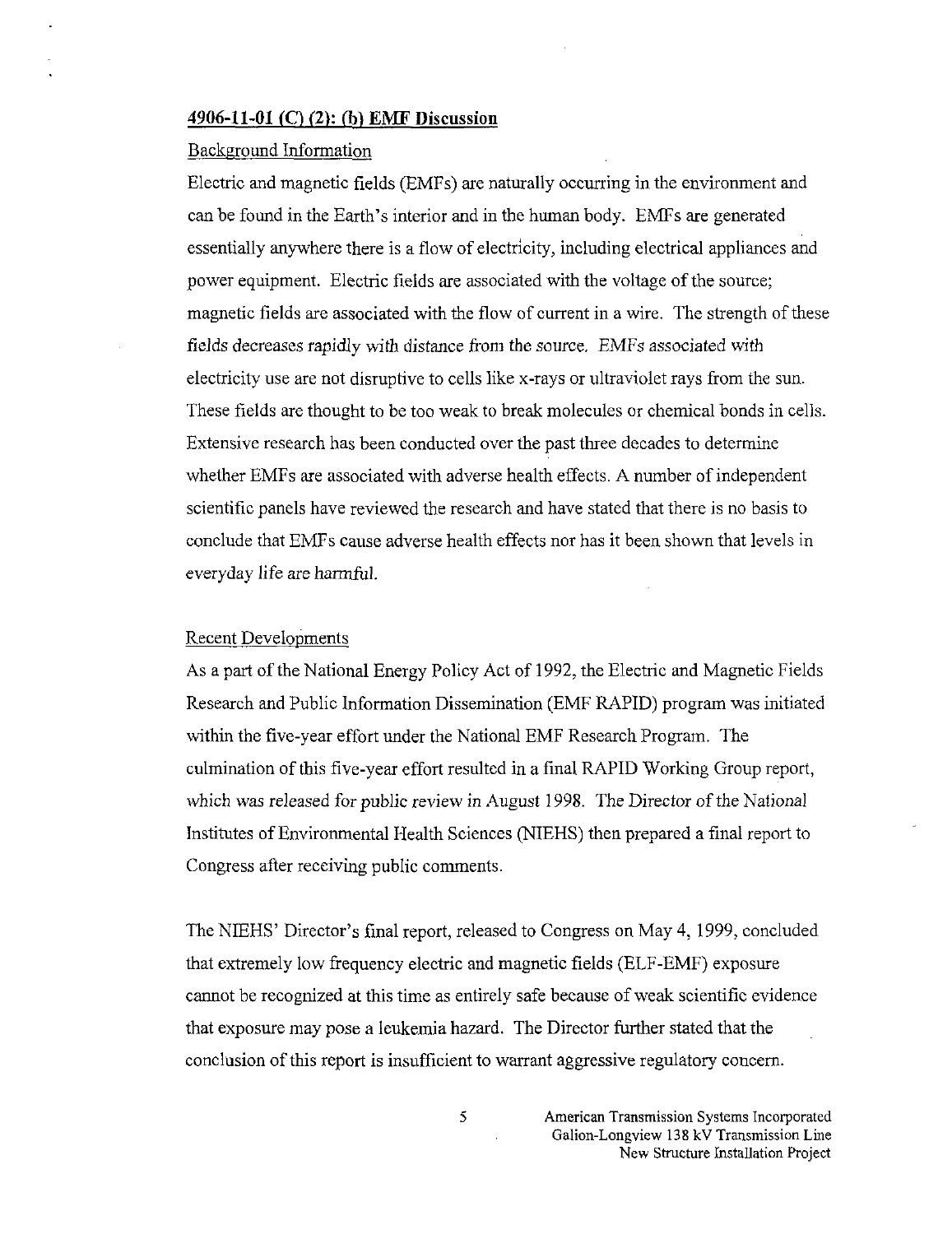# Sources for Additional Information

The following websites sponsored by federal agencies or other organizations provide additional information on EMF:

- Centers for Disease Control/National Institute for Occupational Safety and Health: <http://www.cdc.gov/niosh/topics/emf/>
- National Institute of Environmental Health Sciences (NIEHS) EMF Rapid Program: <http://www.niehs.nih.gov/emfrapid/home.htm>

# 4906-11-01 (C) (3): Estimated Costs

The estimated capital costs by FERC Accounts for the proposed Project are:

| Account                                          | Cost     |
|--------------------------------------------------|----------|
| 350 Land Rights, Engineering, Construction, etc. | \$40,000 |
| 355 Poles and Fixtures                           | 6,000    |
| 356 Overhead Conductors & Devices                | \$30,000 |
| Removal                                          |          |
| Total                                            | 76.000   |

# 4906-11-01 D: Socioeconomic Data

# $4906-11-01$  (D) (1): Land Use

The Project area is located in an area occupied by commercial activity with some industrial activity also. Based on the U.S. Bureau of Census estimates, the 2000 population of the city of Ontario was 5,303, and the 2010 population of Richland County, Ohio was 124,475.

# $4906-11-01$  (D) (2): Agricultural Land

There is no agricultural land use within or near the footprint of this project. As such, this project will have no impact on agricultural land use.

### 4906-11-01 (D) (3): Archaeological or Cultural Resources

As part of ATSI's investigation of the project site, a search of the Ohio Historic Preservation Office (OHPO) National Register of Historic Places on-line database was conducted. This search did not identify the existence of any historic sites within the

> 6 American Transmission Systems Incorporated Galion-Longview 138 kV Transmission Line New Structure Installation Project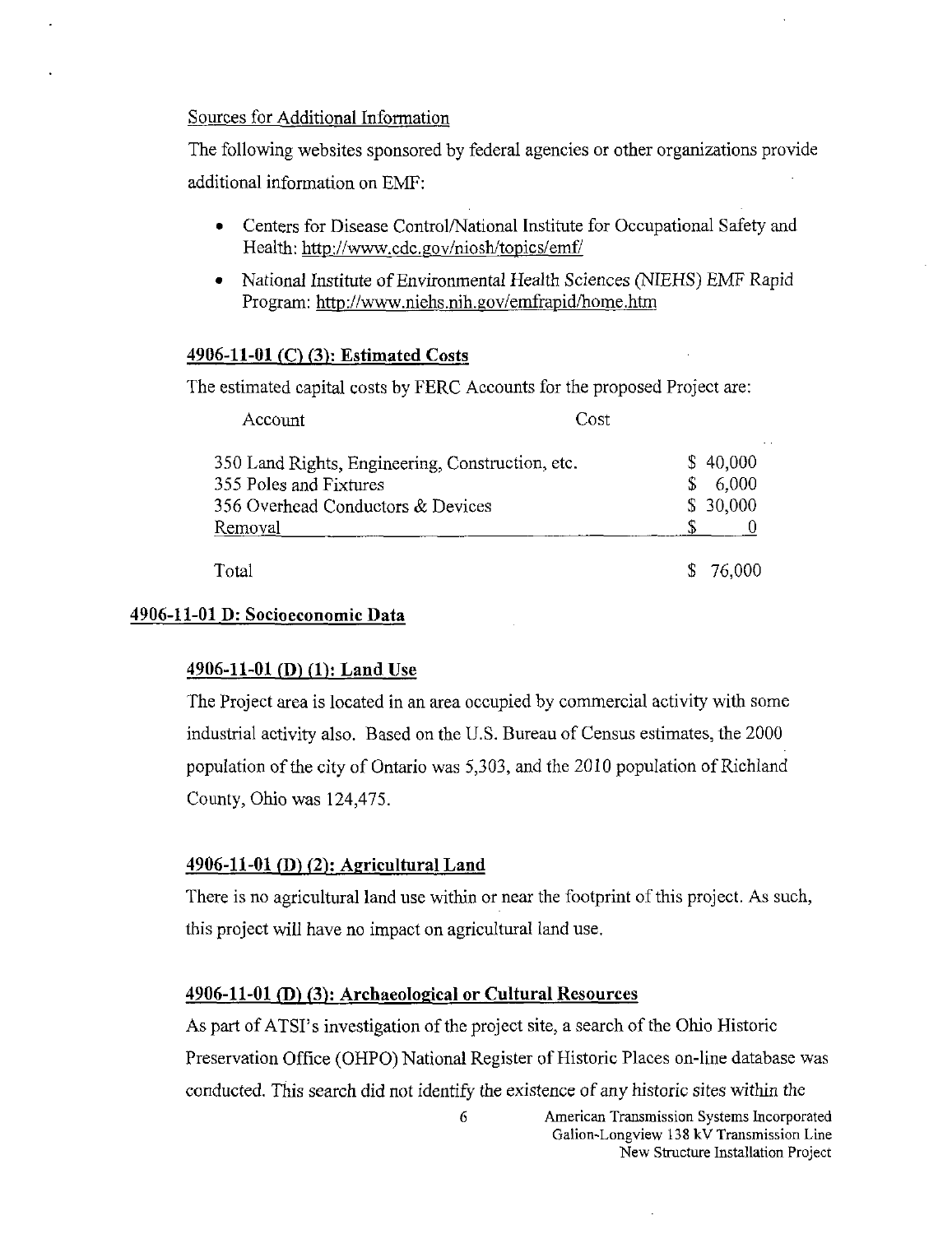project area. Properties in the OHPO database include all Ohio listings on the National Register of Historic Places as well as districts, sites, buildings, structures, and objects that are significant in American history, architecture, archeology, engineering, and culture.

#### 4906-11-01 (D)  $(4)$ : (a) Documentation of Letter of Notification Transmittal

This Letter of Notification is being provided concurrently to the following officials of the city of Ontario and Richland County, Ohio.

# City of Ontario

The Honorable Larry C. Collins Mayor, City of Ontario 555 Stumbo Road Ontario, OH 44862

Mr. Dan Zeiter President, City of Ontario City Council 555 Stumbo Road Ontario, OH 44862

#### Richland County

The Honorable Ed Olson Richland County Commissioner 50 Park Avenue East Mansfield, OH 44902

The Honorable Gary Utt Richland County Commissioner 50 Park Avenue East Mansfield, OH 44902

The Honorable Tim Wert Richland County Commissioner 50 Park Avenue East Mansfield, OH 44902

Mr. Jerrod Swinehart Director of Engineering, City of Ontario 555 Stumbo Road Ontario, OH 44862

Mr. Roger Heston, Director City of Ontario Department of Safety-Service 555 Stumbo Road Ontario, OH 44862

Mr. Tom Beck, P.E., P.S. Richland County Engineer 77 North Mulberry Street Mansfield, OH 44902

Ms. Stacy Crall Clerk, Richland County Commissioners 50 Park Avenue East -Mansfield, OH 44902

Copies of the transmittal letters to these officials have been included with the transmittal letter submitting this Letter of Notification to the Ohio Power Siting Board.

> 7 American Transmission Systems Incorporated Galion-Longview 138 kV Transmission Line New Structure Installation Project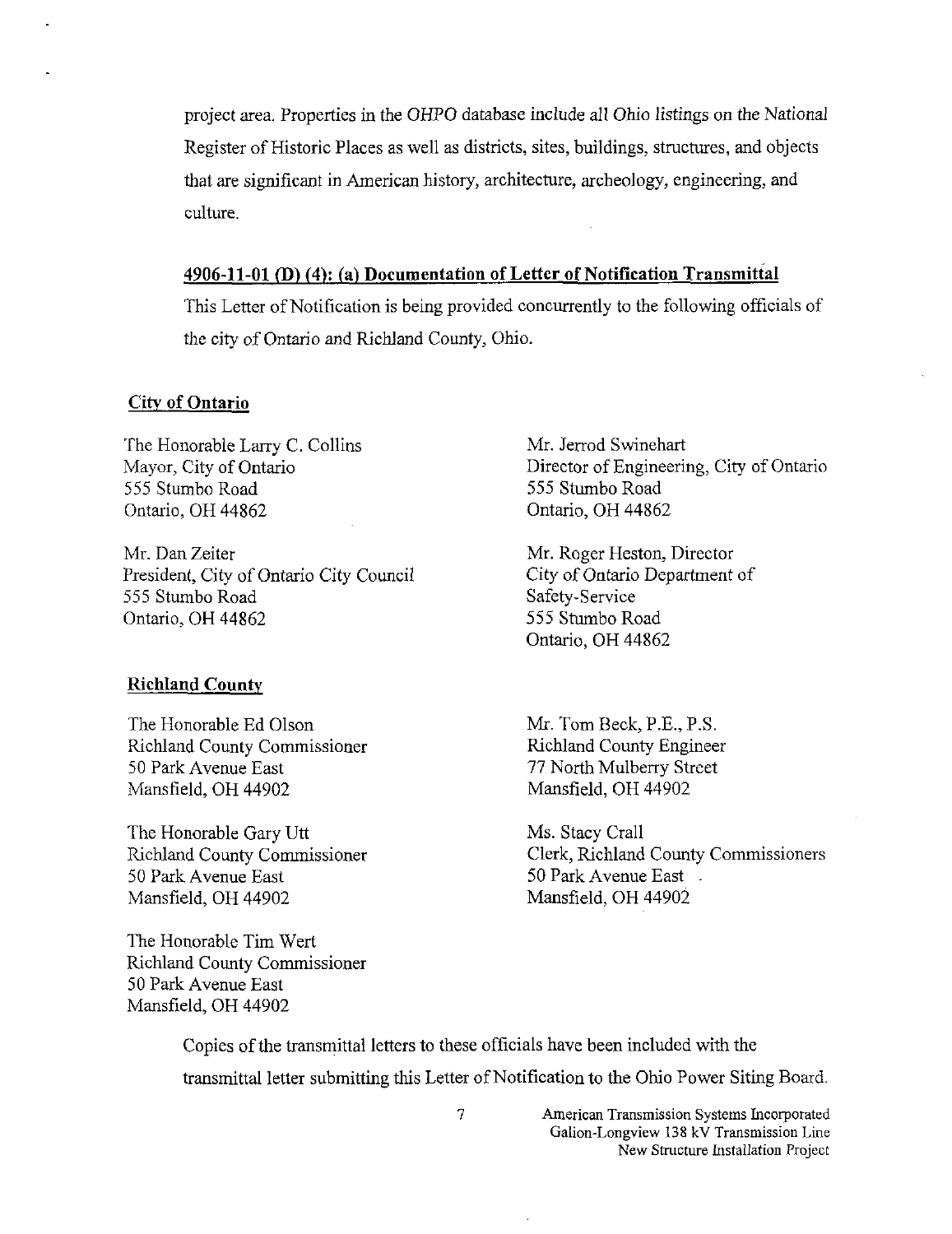## 4906-11-01 (D) (4): (h) Public Information Program

Ohio Edison's, a subsidiary of FirstEnergy Corp., Manager of External Affairs will advise local officials of features and the status of the proposed transmission line Project as necessary.

# 4906-11-01 (D) (5): Current or Pending Litigation

There is no known current or pending litigation involving this Project.

#### $4906-11-01$  (C) (6): Local, State, and Federal Requirements

There are no known local, state, or federal requirements that must be met prior to commencement of construction on the proposed transmission line Project.

#### 4906-11-01 (E): Environmental Data

#### 4906-11-01 (E) (I): Endangered, Threatened, and Rare Species Inyestigation

A written request was submitted to the Ohio Department of Natural Resources (ODNR) on November 16, 2011 to research the presence of any endangered, threatened, or rare species within the Project area. Based on the ODNR's response of November 17, 2011, shown in Exhibit 4, indicated that they have no records of rare or endangered species within one mile of the identified Project area.

#### 4906-11-01 (E) (2): Areas of Ecological Concern

The project is located in an open area along an established transmission line right-ofway. Visual observations of the project area did not indicate areas of ecological concern near the project.

#### $4906-11-01$  (E) (3): Additional Information

Construction and operation of the proposed Project will be in accordance with the requirements specified in the latest revision of the NESC as adopted by the PUCO and will meet all applicable safety standards established by OSHA.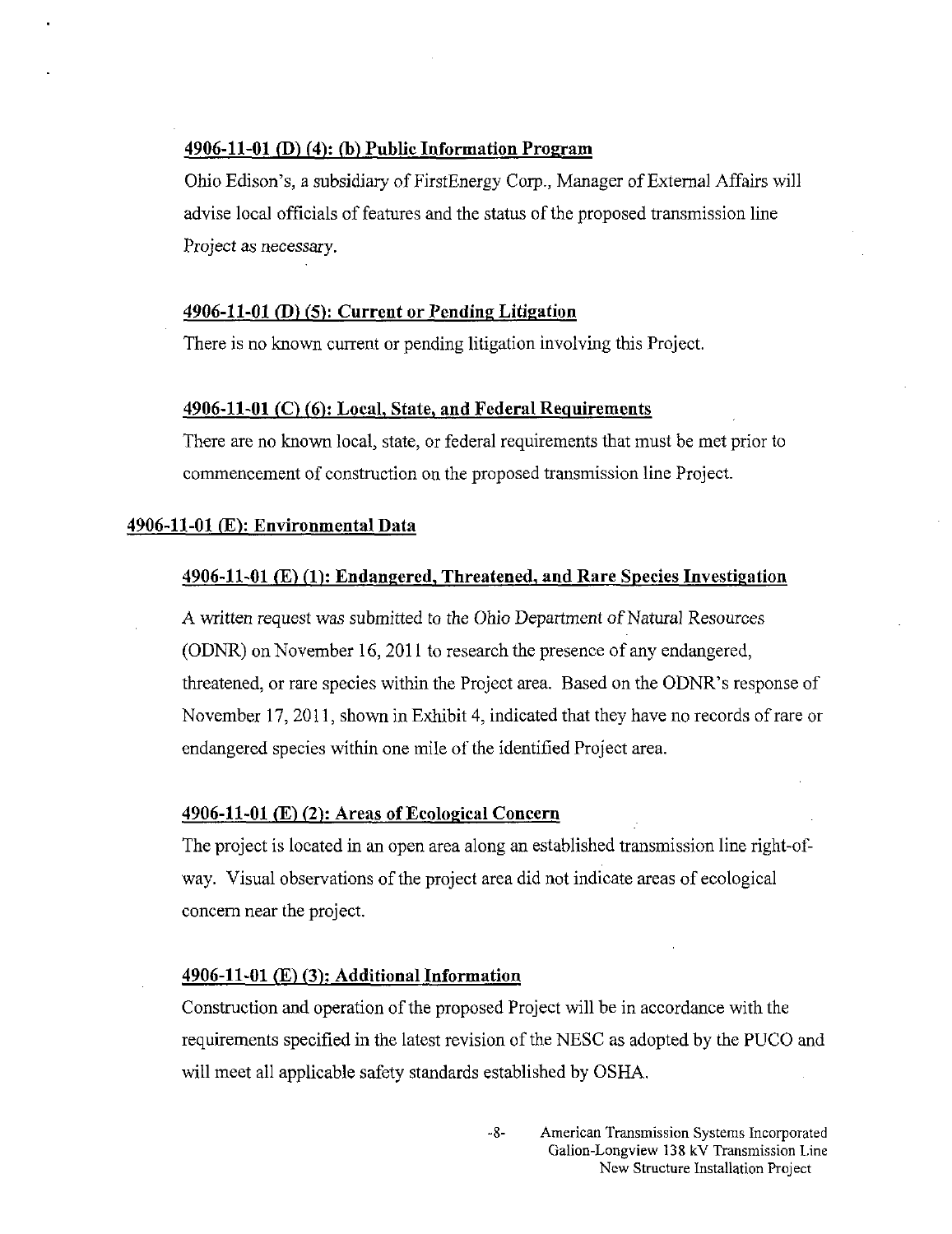

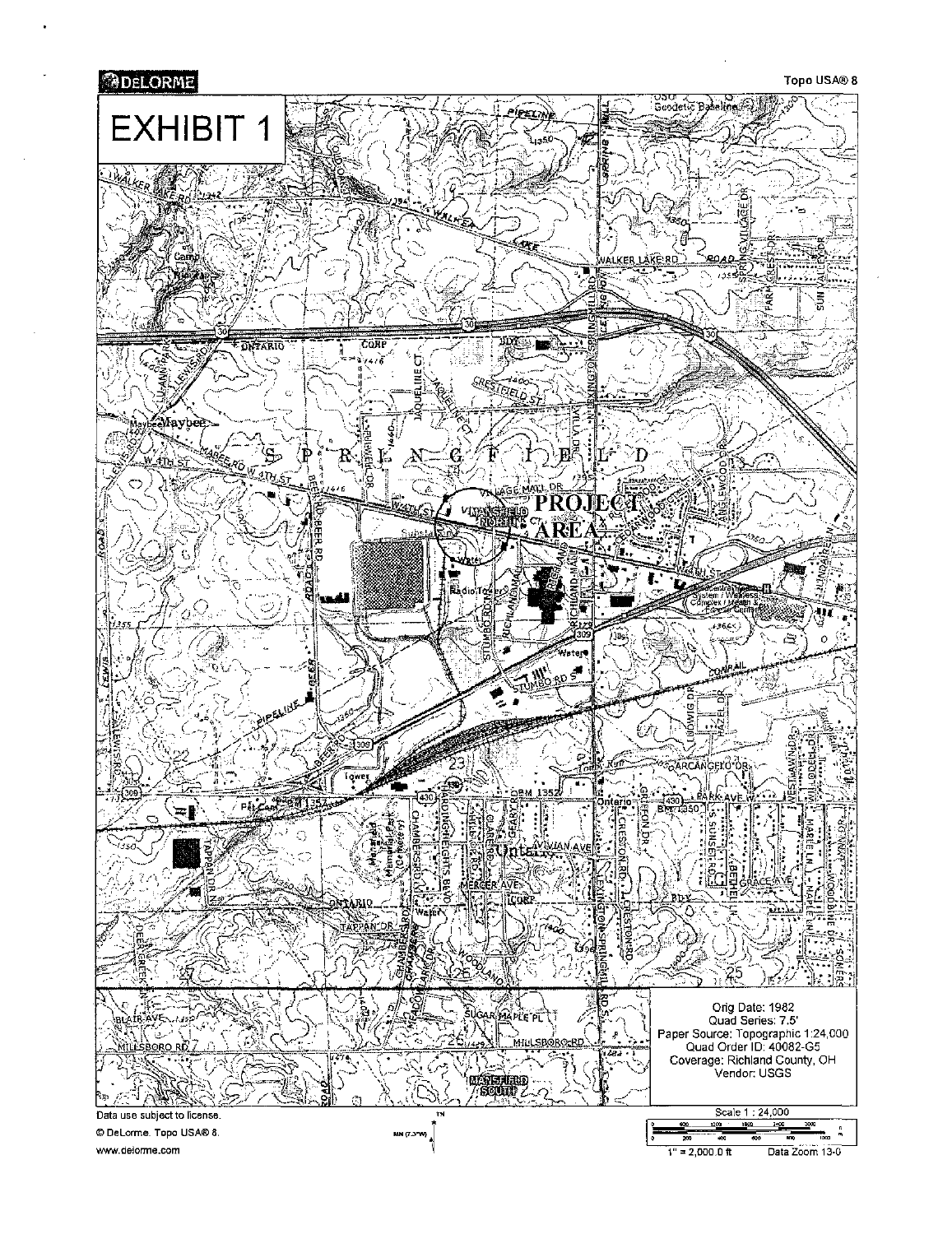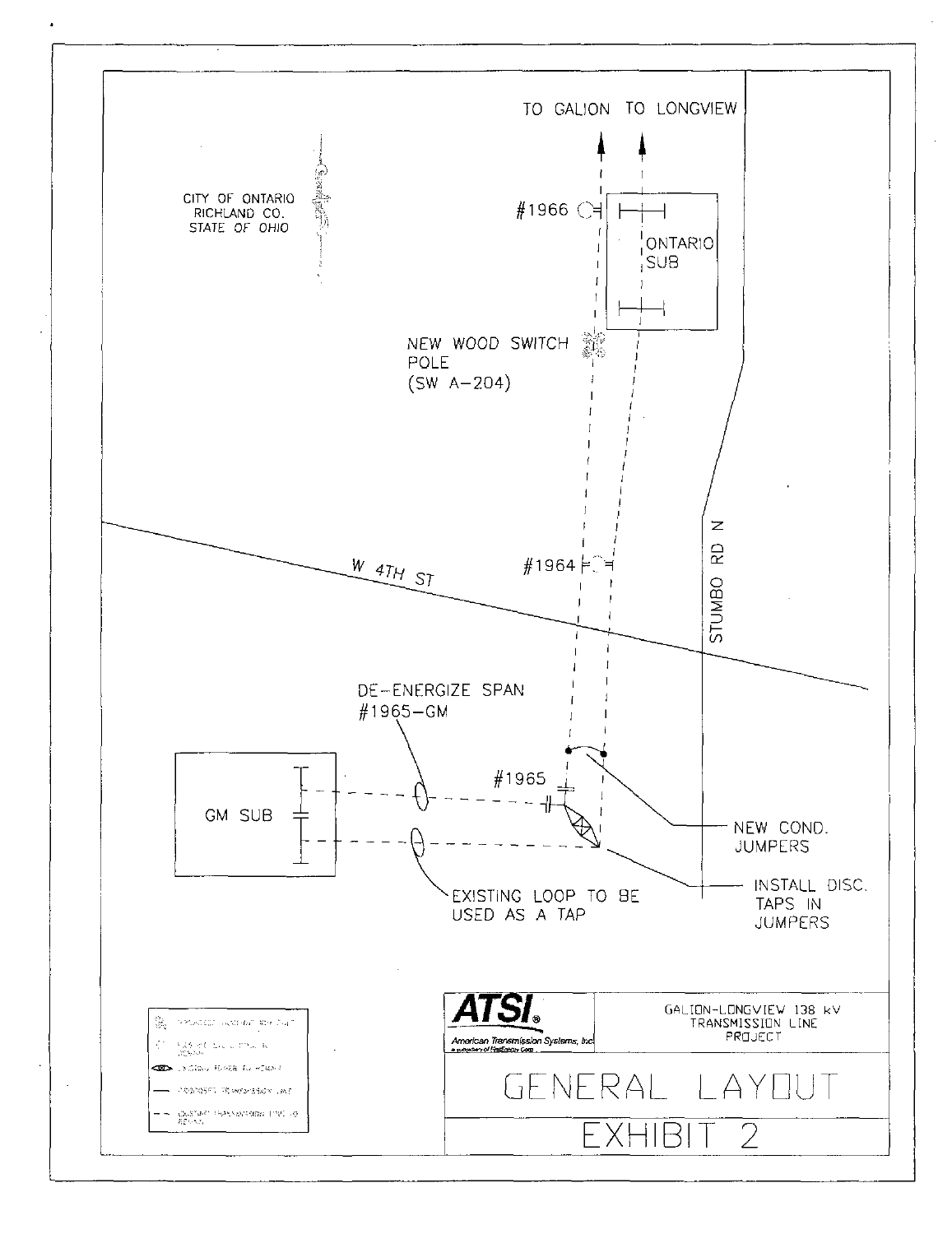